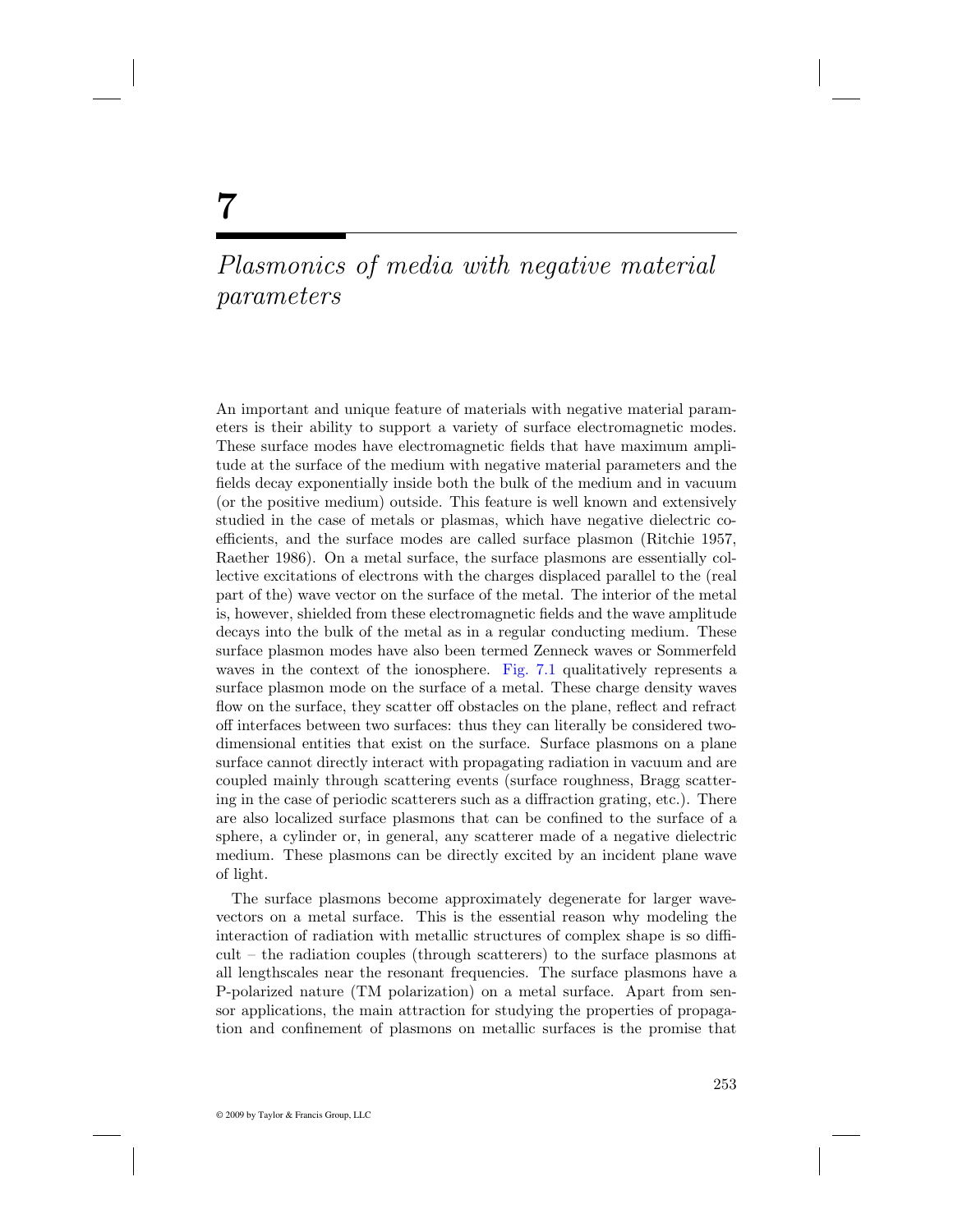<span id="page-1-0"></span>

**Figure 7.1** Schematic representation of a surface plasmon at an interface between a negative and a positive dielectric medium, and the associated charge density fluctuations. The exponential decay of the fields normal to the surface and the propagating nature along the surface are depicted schematically. (Reproduced with permission from (Ramakrishna 2005). C 2005, Institute of Physics Publishing, U.K.)

plasmons hold for miniaturization of all-optical circuits and communication devices. Photonic components due to photonic bandgap materials or conventional waveguides are just too bulky for integration with nonsecular electronic components. With surface plasmons, however, the wavelength on the surface can be much smaller than the wavelength of free radiation. This has implications for the possible miniaturization of the waveguides, the circuit channels, etc. required for optical switches and digital logic circuits. There can also be large local field enhancements due to the excitation of localized resonances, which implies that nonlinear effects can be made large, thus enabling easy switching of optical pulses. This has been the main driving force behind basic research on the control of surface plasmons on a metal surface. For more detailed discussions of surface plasmon modes on metallic surfaces, we refer the reader to [Maier](#page-10-0) (2007).

The study of surface plasmons has regained interest and importance with the realization of metamaterials, in particular due to the possibility of reaching negative permeabilities. Until now, only P-polarized (TM-modes) surface plasmons could be excited on a metallic surface due to the necessity of having a normal component of the electric field. The possibility of having negative magnetic permeability gives rise to a electromagnetic modes of an alternate magnetic nature for the S-polarized waves (TE-modes) as well. This can give rise to new polarization-dependent phenomena in metamaterials shaped into complex geometrical shapes. In this chapter, we discuss, mainly in the context of metamaterials, some of the basic aspects of surface plasmon modes, their dispersion and interaction with radiation, and negative refraction at the interface between two surfaces. We also explore some sub-wavelength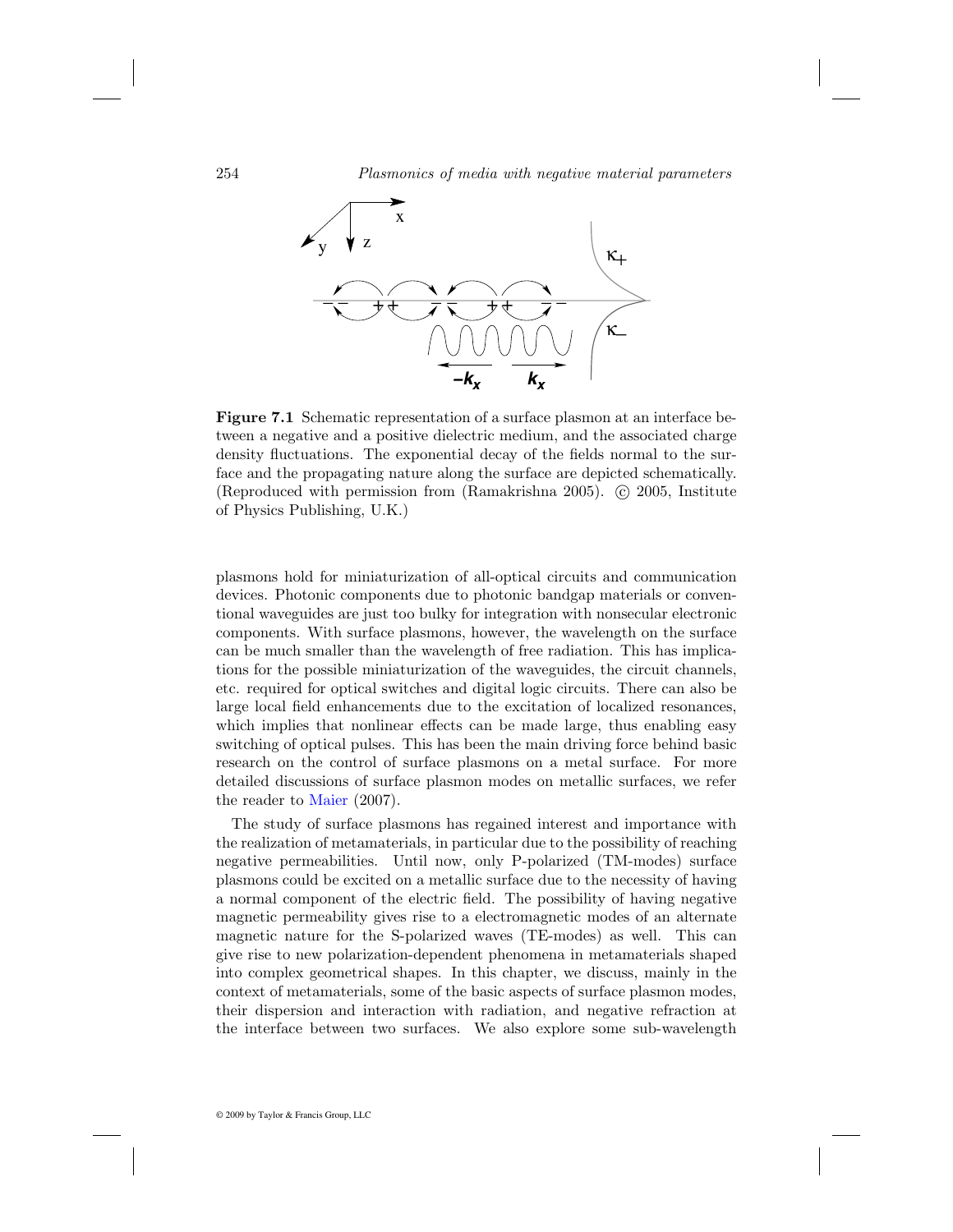# <span id="page-2-0"></span>**7.1 Surface electromagnetic modes in negative refractive materials**

In this section, we primarily focus on the conditions for the existence of surface plasmon modes and their dispersion in a variety of geometries and materials. The plasmon modes turn out to be crucial for the performance of a super-lens that can image the evanescent near-field modes of a source (see Chapter 8). An understanding of the conditions under which they exist and can be excited is important. The dispersive properties of the surface plasmons are discussed assuming a *local* response for the media concerned whereby the material parameters such as the dielectric permittivity  $(\varepsilon)$  and the magnetic permeability  $(μ)$  depend only on the frequency  $ω$  and are not spatially dispersive.

## **7.1.1 Surface plasmon modes on a plane interface**

The dispersive properties of surface plasmon modes on the surface of a semiinfinitely extended negative refractive index medium have been considered in Ruppin (2000b). Let us consider the interface  $(z = 0)$  plane) between two semi-infinitely extended media whose material parameters are given by  $(\varepsilon_1,\mu_1)$  and  $(\varepsilon_2,\mu_2)$ . Consider the time harmonic fields at frequency  $\omega$  in the two media for P-polarized light (magnetic field along the y axis):

$$
\mathbf{H}(x,y,z) = \begin{cases} \hat{y}H_2 \exp[i(k_x x + k_y y - \omega t) - \kappa_{z2} z], \forall z > 0, \\ \hat{y}H_1 \exp[i(k_x x + k_y y - \omega t) + \kappa_{z1} z], \forall z < 0, \end{cases}
$$
(7.1)

where  $k_x^2 + k_y^2 - \kappa_{z1}^2 = \varepsilon_1 \mu_1 \omega^2/c^2$  and  $k_x^2 + k_y^2 - \kappa_{z2}^2 = \varepsilon_2 \mu_2 \omega^2/c^2$ . Note that the fields decay exponentially away from the interface into the bulk of the media in either side. The transverse components of both fields are the same due to the translation invariance along the transverse directions (necessity of phase matching). The coefficients  $H_1$  and  $H_2$  in the above equations are solved for by enforcing the conditions of continuity of the tangential magnetic field and the electric field across the interface:

$$
H_2 - H_1 = 0, \quad \frac{\kappa_{z2}}{\omega \varepsilon_2} H_2 + \frac{\kappa_{z1}}{\omega \varepsilon_1} H_1 = 0.
$$
 (7.2)

This system of homogeneous equations has a non-trivial solution when the determinant is zero:

$$
\frac{\kappa_{z1}}{\varepsilon_1} + \frac{\kappa_{z2}}{\varepsilon_2} = 0,\tag{7.3}
$$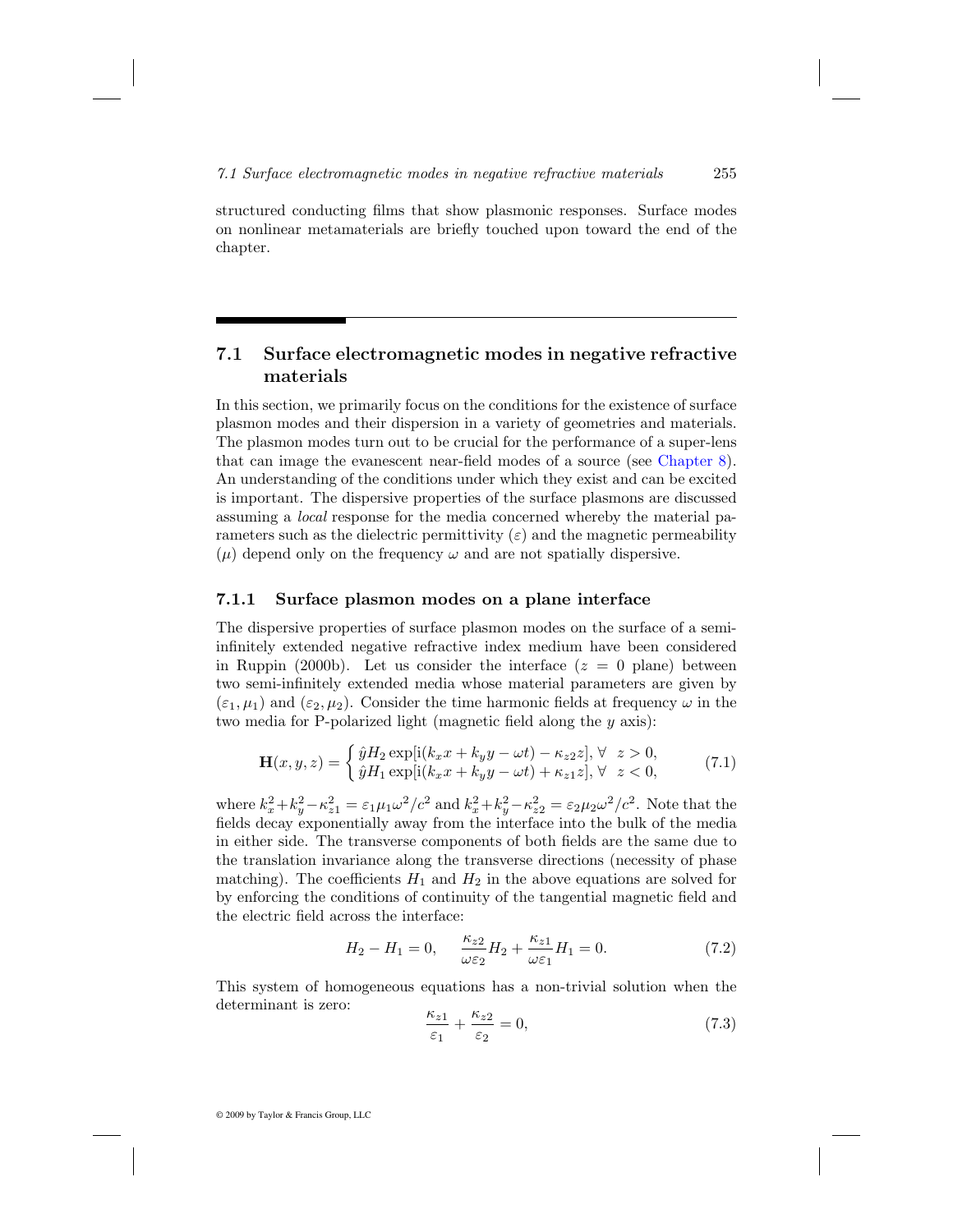which is the condition for the existence of the surface modes. It is obvious that solutions to this equation require that the permittivities of the two media be of opposite signs.

¿From the above condition, the dispersion for these surface modes is obtained as

$$
k_x = \left[\frac{\varepsilon_1 \varepsilon_2 (\varepsilon_2 \mu_1 - \varepsilon_1 \mu_2)}{\varepsilon_2^2 - \varepsilon_1^2}\right]^{1/2} \frac{\omega}{c}.
$$
 (7.4)

A similar condition for S-polarized light (electric field along the  $\hat{y}$  direction) can be obtained as

$$
\frac{\kappa_{z1}}{\mu_1} + \frac{\kappa_{z2}}{\mu_2} = 0,\tag{7.5}
$$

which obviously requires only one of the  $\mu$  involved be negative. We can similarly obtain the dispersion for these surface modes as

$$
k_x = \left[\frac{\mu_1 \mu_2 (\mu_2 \varepsilon_1 - \mu_1 \varepsilon_2)}{\mu_2^2 - \mu_1^2}\right]^{1/2} \frac{\omega}{c}.
$$
 (7.6)

Note that the P-polarized and S-polarized modes do not coexist at any frequency except where  $\varepsilon_2 \mu_2 = 1$ .

In order to understand the dispersion of these surface modes, it is important to consider causal, frequency dispersive models for the negative permittivity and permeability. Let us, as usual, consider a plasma model for the dielectric permittivity (see [Section 3.1](#page-2-0)),

$$
\varepsilon_2 = 1 - \frac{\omega_p^2}{\omega(\omega + i\gamma_p)},\tag{7.7}
$$

where the plasma frequency is  $\omega_p$  and a magnetic resonance model for the magnetic permeability (see [Section 3.2](#page-15-0)) is:

$$
\mu_2 = 1 + \frac{f\omega^2}{\omega_{0m}^2 - \omega^2 - i\omega\gamma_m},\tag{7.8}
$$

where the magnetic plasma frequency (when  $\mu_2 = 0$ ) is given by  $\omega_{mp}^2 =$  $\omega_{0m}^2/(1-f)$ . While investigating the dispersion of these modes, let us assume the limit of zero damping  $\gamma_p \to 0$  and  $\gamma_m \to 0$ . Let us take the positive media to have  $\varepsilon_1 = 1$ ,  $\mu_1 = 1$ .

The dispersion for the cases of the P-polarized and the S-polarized surface modes are shown in [Fig. 7.2.](#page-4-0) Note that the surface modes exist only for frequencies when the waves are evanescent in both media. This requires  $k_x^2 > \omega^2/c^2$  and  $k_x^2 > \varepsilon_2 \mu_2 \omega^2/c^2$ . It can be seen from the figure that the Pand S-polarized modes become degenerate for large wave-vectors  $k_x$  at the and 5-polarized modes become degenerate for large wave-vectors  $\kappa_x$  at the frequencies  $\omega = \omega_{0m}$ ,  $\omega_p/\sqrt{2}$  and  $\omega = \omega_{ms} = \omega_{0m}/\sqrt{1 - f/2}$ , respectively. For the parameters associated with the graph on the top panel of Fig. 7.2, there are two branches of the P-polarized modes: one at low frequencies for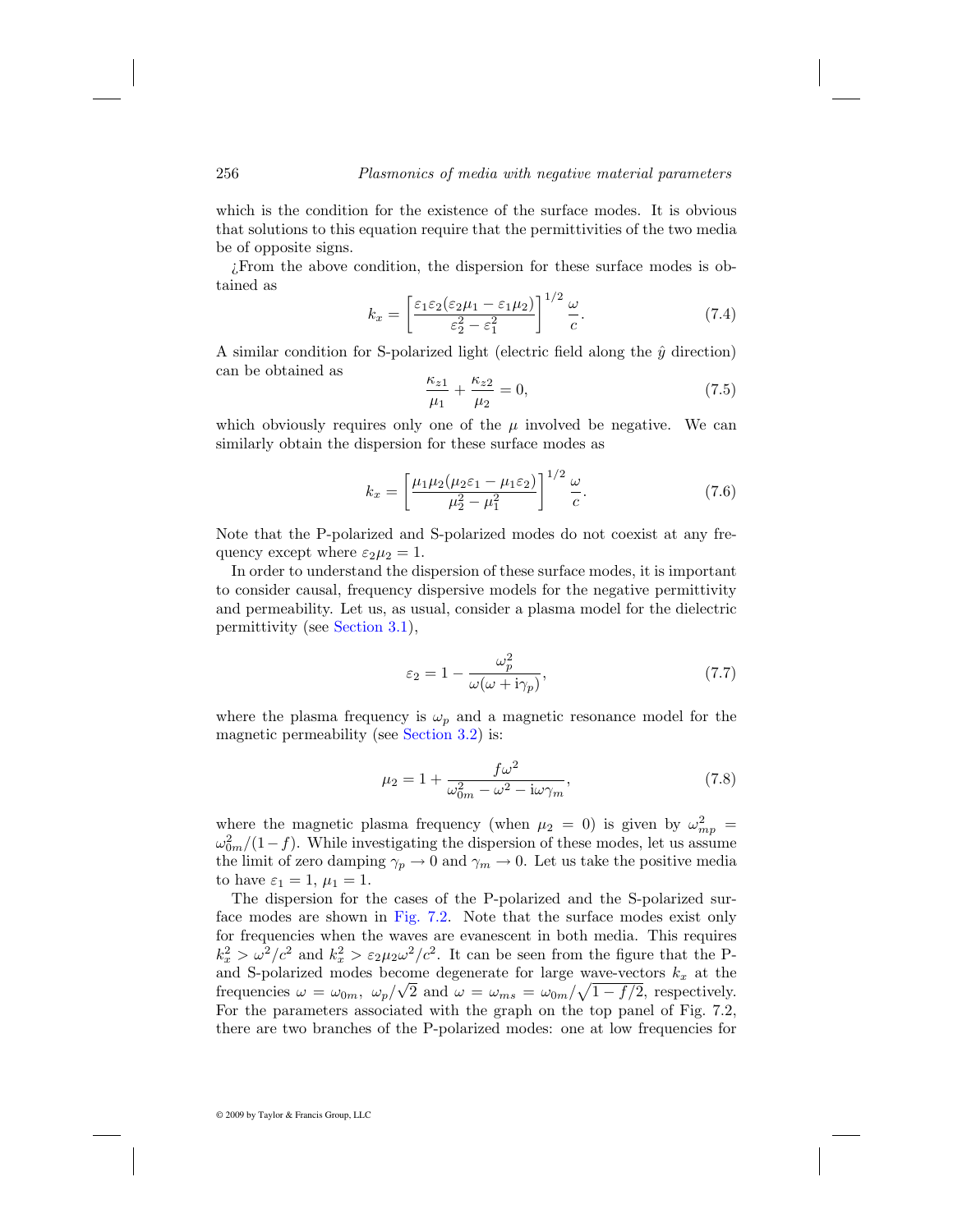<span id="page-4-0"></span>

**Figure 7.2** Top panel: Dispersion of the surface plasmon modes for a medium with the material parameters given by Eqs.  $(7.7)$  and  $(7.8)$ . There are two branches for the P-polarized modes (with positive slope) and one for the Spolarized mode (negative slope). The assumed parameters are  $\omega_{0m} = 0.4\omega_p$ ,  $f = 0.56$ . Bottom panel: Dispersion of the surface plasmon modes for a medium with  $\omega_{0m} = 0.75\omega_p$ ,  $f = 0.56$ . Note that when  $\omega_{mp} > \omega_p$  the dispersion curves for the S- and P-polarized modes change the sign of their slopes. In both panels, the light line ( $\omega = ck_x$ ) indicated as "ll" and the curve  $k_x = \varepsilon(\omega)\mu(\omega)\omega^2/c^2$  (dashed curve) are indicated in grey. The surface modes can occur only to the right of these curves. The dielectric surface plasmon frequency  $\omega_s$  when  $\varepsilon_2 = -1$ , the magnetic surface mode frequency  $\omega_{ms}$  when  $\mu_2 = -1$ , and the magnetic resonance frequency  $\omega_{0m}$  are indicated by grey lines in both panels.

 $\omega < \omega_{0m}$  where  $\varepsilon_2 < 0$  while  $\mu_2 > 0$  and is large near the resonance, and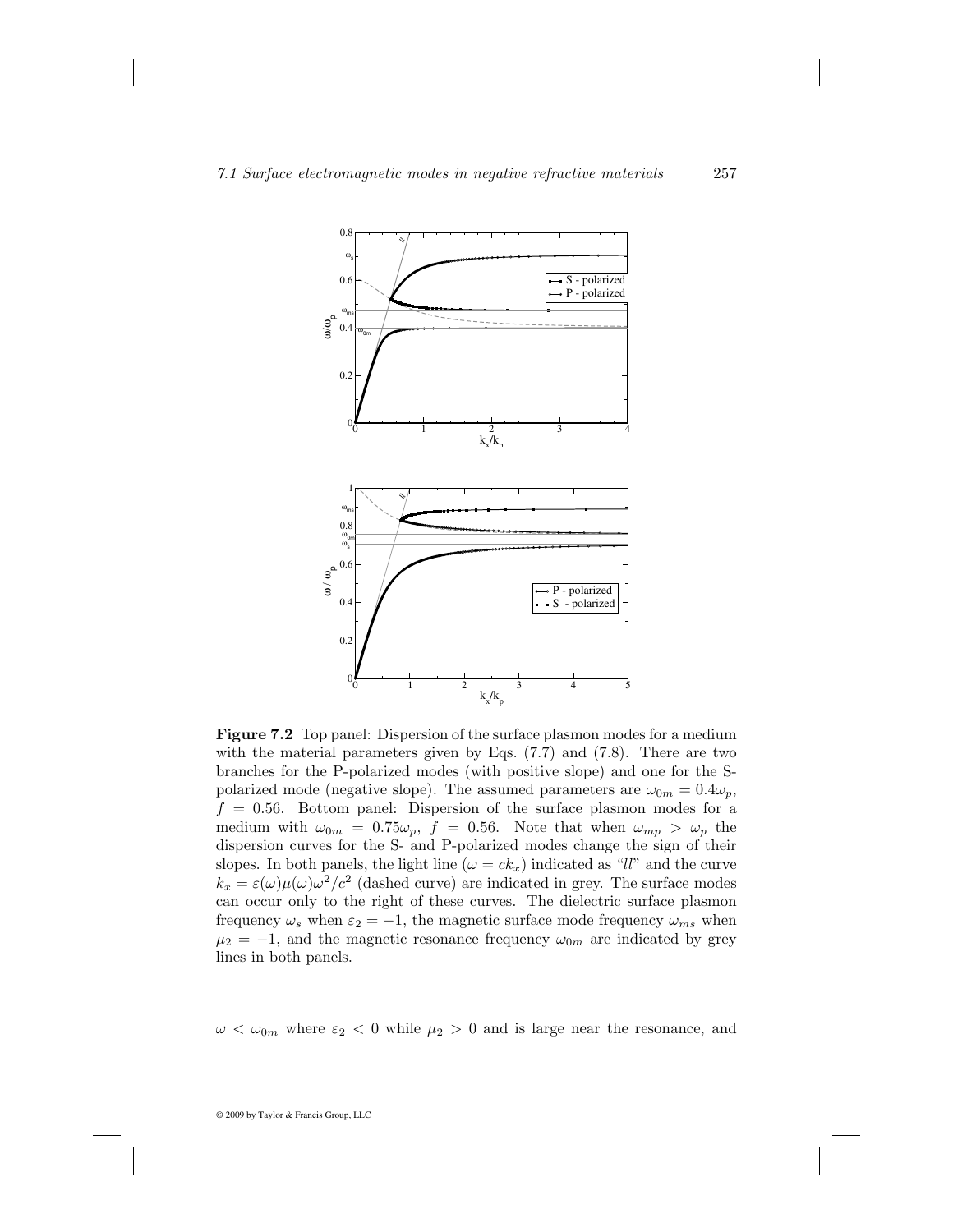another one for  $\omega < \omega_p$ . The low frequency P-polarized branch is the only branch present for an interface between vacuum and a metal with  $\varepsilon_2 < 0$ . Part of the second branch lies in the spectral region where both  $\mu_2 < 0$  and  $\varepsilon_2$  < 0, thus in a region of negative refractive index. This branch essentially originates on the intersection of the light line in medium 1  $(k_x = \sqrt{\epsilon_1 \mu_1} \omega/c)$ and the curve  $k_x > \sqrt{\epsilon_2 \mu_2} \omega/c$ . There is, by comparison, only one branch for the S-polarized mode that lies entirely within the left-handed regime where  $\varepsilon_2$  < 0 and  $\mu_2$  < 0. Note that the locations of the high frequency branch for the P-polarized mode and the S-polarized mode are interchanged if we choose  $\omega_{mn} > \omega_n$ . This is shown in the bottom panel of [Fig. 7.2](#page-4-0) where  $\omega_{0m} = 0.75\omega_n$ and  $f = 0.56$ . It can be seen that when the magnetic plasma frequency  $\omega_{mn} > \omega_n$  the S-polarized mode has a positive slope while the P-polarized mode has negative slope. In this case, we also have that both the high frequency S and P modes lie entirely within the region of negative refractive index, i.e., when  $\varepsilon_2 < 0$  and  $\mu_2 < 0$ . Note that our treatment includes the surface modes at the interface between the two media if  $\varepsilon_1 < 0$ ,  $\mu_1 > 0$  and  $\varepsilon_2 > 0$ ,  $\mu_2 < 0$ , in which case, there are no propagating modes in either of the two media as  $k_x^2 > \varepsilon_1 \mu_1 \omega^2/c^2$  and  $k_x^2 > \varepsilon_2 \mu_2 \omega^2/c^2$  for all  $k_x$ , however small.

In the previous discussion, the dissipation in the medium was neglected while examining the dispersion of the surface plasmon modes. When a finite imaginary part is introduced into the negative medium parameters, the transverse wave-vector becomes complex. The imaginary part corresponds to the inverse propagation length on the surface. The surface plasmon amplitude decays to  $1/e$  of its initial values while propagating over this length. Due to the algebraic complexity of the expressions, it is fruitful to examine them separately for different cases.

(*i*) *A negative dielectric metal:* For case of a metal with only  $\varepsilon_2 < 0$  and  $\mu_2 = \mu_1 = 1$ , we can simplify the dispersion equation for the P-polarized modes to

$$
k_x = \left(\frac{\varepsilon_1 \varepsilon_2}{\varepsilon_1 + \varepsilon_2}\right)^{1/2} \frac{\omega}{c},\tag{7.9}
$$

Noting that  $\varepsilon_1 = \varepsilon_2' + i\varepsilon_2''$ , in the limit  $\varepsilon_2'' \ll \varepsilon_2'$  we obtain

$$
k_x \approx \left(\frac{\varepsilon_2'}{\varepsilon_1 + \varepsilon_2'}\right)^{1/2} \frac{\omega}{c} + \mathrm{i} \left(\frac{\varepsilon_2'}{\varepsilon_1 + \varepsilon_2'}\right)^{3/2} \frac{\varepsilon_2''}{2(\varepsilon_2')^2} \frac{\omega}{c}.\tag{7.10}
$$

In order to satisfy the conditions for a surface plasmon mode, we require  $\varepsilon_2 < 0$ , and for real  $k'_x$  an additional requirement is  $|\varepsilon'_2| > \varepsilon_1$ . The propagation length for the surface plasmon is

$$
\ell_{sp} = \{2\mathrm{Im}(k_x)\}^{-1}.\tag{7.11}
$$

For surface plasmons on silver at about 500 nm wavelength radiation, the propagation length evaluates to about  $\ell_{sp} \simeq 20 \ \mu \text{m}$ . Basically as  $|\varepsilon_2'|$  increases, the fields penetrate lesser into the metal and the consequent losses are lesser.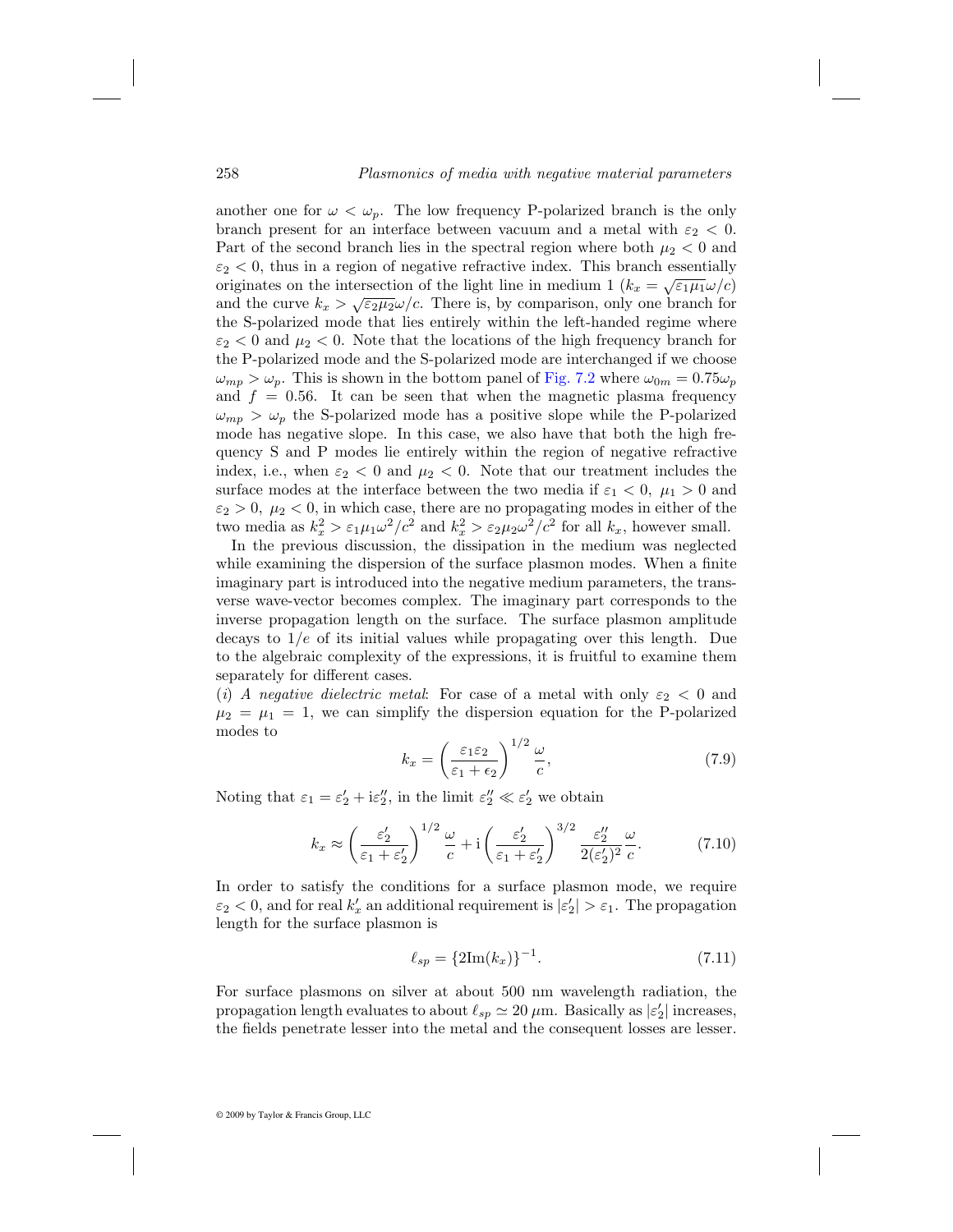At about 1200 nm wavelength, the surface plasmon propagation length in comparison comes out to be about 1 mm. To measure  $\ell_{sp}$ , we would need to inject energy in the surface modes at one point and measure the fields of the mode some distance away, which can be accomplished by near-field microscopy techniques (Paesler and Moyer 1996). Another related quantity that is of interest is the decay time of the surface plasmon which can be probed by a pulse of light. Upon considering  $k_x$  to be a real quantity (excitation by a plane wave), the real and imaginary parts of the complex frequency are given by

$$
\omega' - i\omega'' = (k_x c) \left(\frac{\varepsilon_1 + \varepsilon_2'}{\varepsilon_1 \varepsilon_2'}\right)^{1/2} - i(k_x c) \frac{\varepsilon_2''}{2\varepsilon_2'^2} \left(\frac{\varepsilon_1 \varepsilon_2'}{\varepsilon_1 + \varepsilon_2'}\right)^{1/2}.
$$
 (7.12)

The imaginary part of the frequency is negative and represents the rate of dissipation in the medium, whereas the decay time is inversely proportional to this and  $t_{sn} = (2\pi)/\omega''$ . The spatial decay length on the surface and the decay time are related by  $\ell_{sp} = v_q t_{sp}$ , where  $v_q$  is the group velocity on the surface.

(*ii*) *Interface between vacuum and a negative refractive index medium*: Let us consider the case when  $\varepsilon_1 = 1$  and  $\mu_1 = 1$ . Then the dispersion reduces to

$$
k_x = \left[\frac{\varepsilon_2(\varepsilon_2 - \varepsilon_1)}{\varepsilon_2^2 - 1}\right]^{1/2} \frac{\omega}{c}.\tag{7.13}
$$

We can separate the real and imaginary parts of the right-hand side in the limit of  $\varepsilon''_2 \ll \varepsilon'_2$  and  $\mu''_2 \ll \mu'_2$  in a straightforward but slightly tedious calculation and obtain

$$
k'_x \approx \left[\frac{\varepsilon'_2(\varepsilon'_2 - \mu'_2)}{\varepsilon'_2^2 - 1}\right]^{1/2} \frac{\omega}{c},\tag{7.14}
$$
  

$$
k'' \sim \left[\frac{\varepsilon''(\varepsilon'_2\mu'_2 + 2)(\varepsilon'_2^2 - \mu'_2 \varepsilon'_2)^{1/2}}{\varepsilon''} - \frac{\omega''}{c'}\right]^{1/2} \frac{\omega}{\omega}
$$

$$
k''_x \approx \left[ \varepsilon_2'' \frac{(\varepsilon_2' \mu_2' + 2)(\varepsilon_2'^2 - \mu_2' \varepsilon_2')^{1/2}}{(\varepsilon_2'^2 - 1)^{3/2}} - \mu_2'' \left( \frac{\varepsilon_2'}{(\varepsilon_2'^2 - 1)(\varepsilon_2' - \mu_2')} \right) \right] \frac{\omega}{2c}.
$$
\n(7.15)

It is clear that the additional possibility of having a negative magnetic permeability increases the number of possibilities. Given that  $\varepsilon_2 < 0$ , we require for real  $k'_x$  that

$$
\frac{(\varepsilon_2' - \mu_2')}{\varepsilon_2'^2 - 1} > 0.
$$

This implies that the imaginary part of the magnetic permeability can actually increase the propagation length via a phase shift in the fields compared to the case when  $\mu_2'' = 0$ . Surprising as this result might seem, one should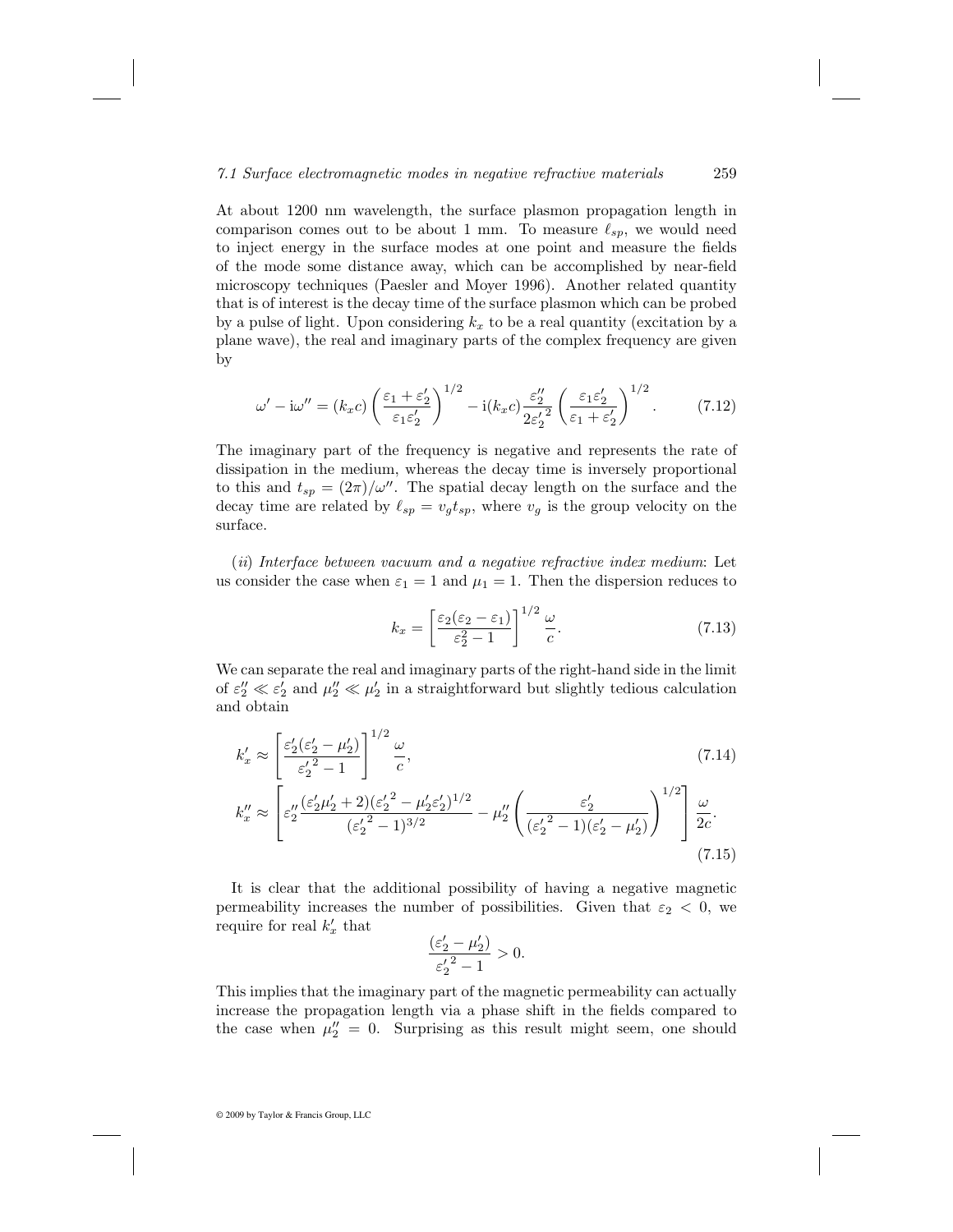<span id="page-7-0"></span>

**Figure 7.3** Schematic representation of the geometry of the slab of a material with negative  $\varepsilon$  or  $\mu$ . The surface plasmons on two interfaces are no longer independent and get coupled to give rise to coupled slab plasmon polariton excitations. The slab modes can have field distributions that are either symmetric or anti-symmetric with respect to the center of the slab.

remember that the total dissipation is due to both the electric and magnetic susceptibilities. We discuss the full implications for the real part of  $k'_x$ , and the possibility of negative refraction for the surface plasmon in Section 7.3.

The most important aspect about all these modes is that all of them lie to the right of the dispersion of free light (shown by the dotted curve in the figures). This implies that propagating modes of light incident on the surface can never couple to these surface plasmon modes as the phase matching condition can never be satisfied. The surface plasmon modes can, however, be excited through a periodic structure on the surface where the Bragg scattering for propagating modes can give the extra wave-vector (momentum) along the transverse direction. As another example, surface roughness can also accomplish the same effect (the surface roughness can be considered to be a "white" distribution of different frequencies). Alternatively, they can be excited by the near-field evanescent modes of a source placed very close by. These aspects have been very thoroughly discussed in Raether (1986) for the case of surface plasmon modes on a metal surface.

### **7.1.2 Surface plasmon polariton modes of a slab**

The surface plasmon modes in a slab of a medium with negative material parameters and a finite thickness d are interesting since a slab has two interfaces where degenerate surface plasmon modes can be supported (see Fig. 7.3). Each interface plasmon feels the fields of the surface plasmon on the other interface, and they hybridize to form a pair of non-degenerate slab modes. The problem is completely analogous to the problem of quantum levels in two identical potential wells separated by some distance.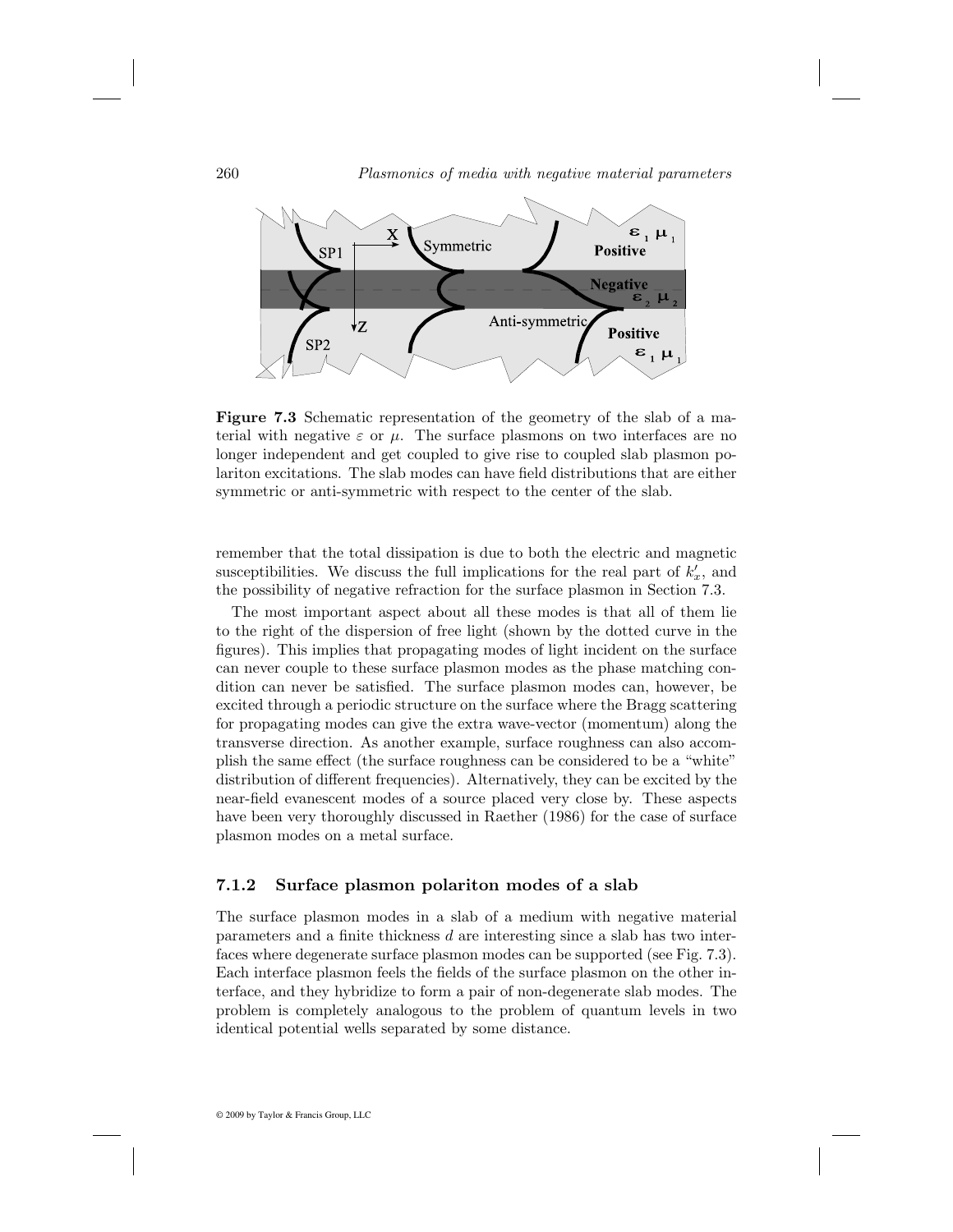#### *7.1 Surface electromagnetic modes in negative refractive materials* 261

Consider that the slab has a width d, material parameters  $(\varepsilon_2, \mu_2)$  given by Eqs. (7.7) and (7.8), and is embedded in a medium whose material parameters are  $(\varepsilon_1, \mu_1)$ . The conditions for the existence of independent slab modes can be obtained in a similar manner by matching the tangential components of the electric and magnetic fields across the two interfaces. Note that the fields inside the slab can be written as a superposition of an exponentially decaying and an exponentially amplifying wave along the thickness of the slab. The conditions for the P-polarized modes come out to be

$$
\tanh(\kappa_{z2}d/2) = -\frac{\varepsilon_2 \kappa_{z1}}{\varepsilon_1 \kappa_{z2}},\tag{7.16a}
$$

$$
\coth(\kappa_{z2}d/2) = -\frac{\varepsilon_2\kappa_{z1}}{\varepsilon_1\kappa_{z2}},\tag{7.16b}
$$

where  $\kappa_{zj} = \sqrt{k_x^2 - \varepsilon_j \mu_j \omega^2/c^2}$ . Each of these conditions corresponds to a slab mode. The two modes have different symmetries of the fields with respect to the center of the slab: one has a symmetrical field distribution  $(\cosh[\kappa_z(z - d/2)])$  while the other has an anti-symmetric field distribution  $(\sinh[\kappa_z(z - d/2)])$  corresponding to the first and the second conditions of Eq. (7.16), respectively. Thus, the slab develops a gross polarization and hence these modes are called surface plasmon polariton (SPP) modes. Similarly the conditions for the S-polarized modes are

$$
\tanh(\kappa_{z2}d/2) = -\frac{\mu_2\kappa_{z1}}{\mu_1\kappa_{z2}},\tag{7.17a}
$$

$$
\coth(\kappa_{z2}d/2) = -\frac{\mu_2 \kappa_{z1}}{\mu_1 \kappa_{z2}}.\tag{7.17b}
$$

The dispersions for the slab plasmon polaritons have to be obtained as the solution to the above transcendental equations. These dispersion relations are plotted in [Fig. 7.4.](#page-9-0) In fact, if we calculate the transmission or reflection coefficients for light incident on the slab, the conditions for the SPP modes correspond to the poles of the transmission or reflection coefficient. This is a typical effect whenever a system is excited at resonance – the scattering coefficients (transmission and reflection coefficients in this case) diverge. We see that there are six branches in total: four for the P-polarized modes and two for the S-polarized modes. Basically each surface plasmon branch for the semi-infinite media splits into two separate branches. The separation of the branches that have hybridized reduces as the thickness of the slab increases and the branches merge asymptotically as  $d \to \infty$ . Once again the SPP can only exist in regions in the  $(k_x, \omega)$  plane where  $k_x^2 > \varepsilon_j \mu_j \omega^2/c^2$  in either of the two media. The lower two P-polarized branches for  $\omega < \omega_{0m}$  occur in the region  $\varepsilon_2 < 0$ ,  $\mu_2 > 0$ ; the two S-polarized branches occur entirely within the negative refractive index band when  $\varepsilon < 0$ ,  $\mu_2 < 0$ . The higher frequency P-polarized modes cross over to the region of  $\varepsilon_2 < 0$ ,  $\mu_2 > 0$  from the region of negative refractive index. For large wave-vectors, the slab polariton modes (for all  $k_x$ ) become degenerate at  $\omega_{0m}$  for the low frequency P-polarized modes,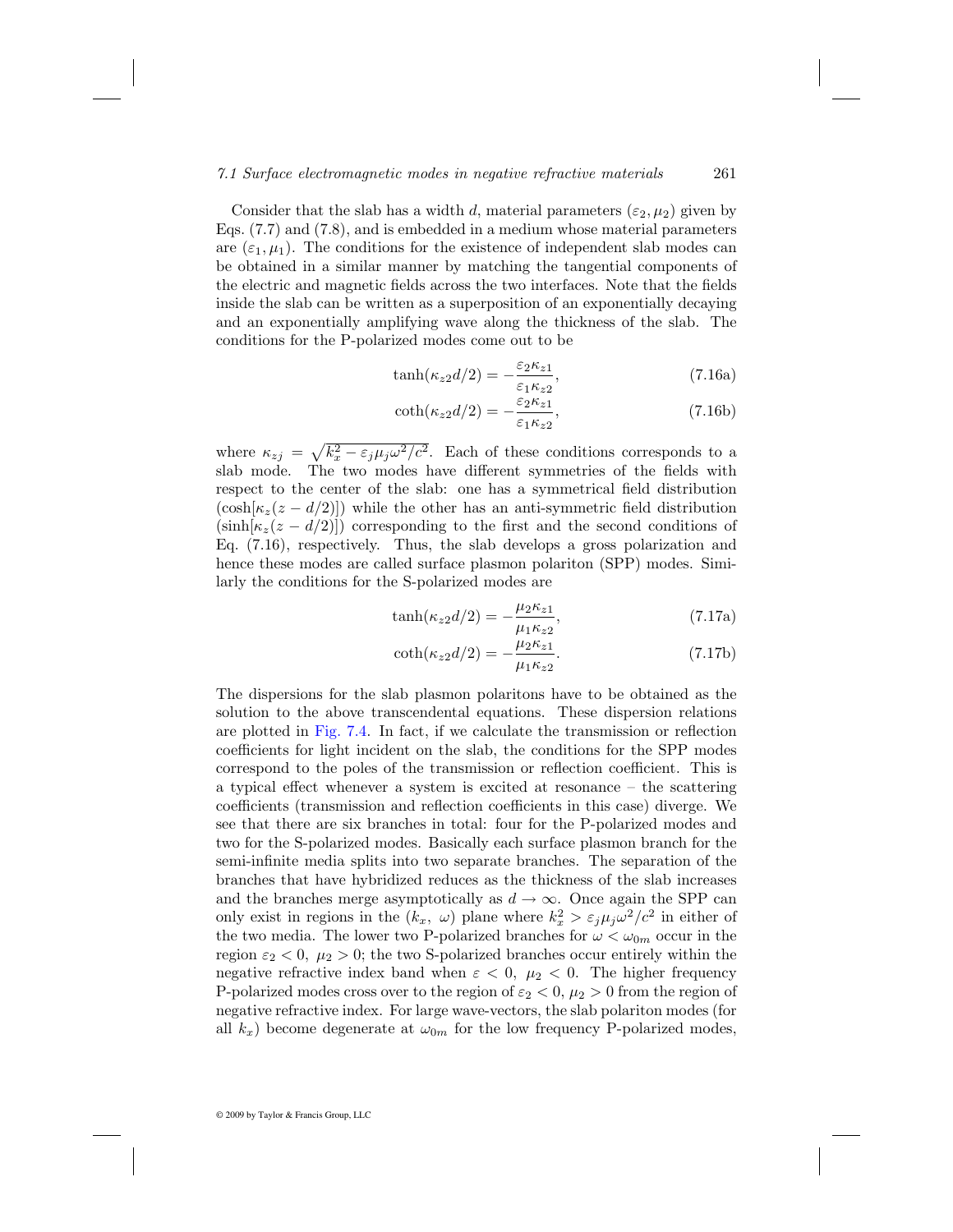<span id="page-9-0"></span>

Figure 7.4 Dispersion of the slab plasmon polariton modes for a medium with the material parameters given by Eqs.  $(7.7)$  and  $(7.8)$ . The surface plasmon branches essentially split into two modes: one symmetric and another anti-symmetric. The assumed parameters are  $\omega_{0m} = 0.4\omega_p$ ,  $f = 0.56$ , and  $k_p d = 0.3$ . The light line  $(\omega = c k_x)$  and the curve  $k_x = \varepsilon(\omega) \mu(\omega) \omega^2/c^2$ (dashed curve) are indicated in grey. The surface modes can occur only to the right of these curves. The dielectric surface plasmon frequency  $\omega_s$  when  $\varepsilon_2 = -1$ , the magnetic surface mode frequency  $\omega_{ms}$  when  $\mu_2 = -1$ , and the magnetic resonance frequency  $\omega_{0m}$  are indicated by grey horizontal lines.

at  $\omega = \omega_p / \sqrt{2}$  for the high frequency P-polarized modes, and  $\omega = \omega_{ms}$  where the  $\mu = -1$  for the S-polarized modes.

We also note that, for  $\omega > \omega_{0m}$ , the branches of the anti-symmetric Ppolarized and S-polarized modes smoothly cross over to the dispersion of the first-order slab waveguide mode in the negative refractive index medium when the light is propagating inside the negative refractive index slab  $(k_x^2 \lt k_y^2)$  $\varepsilon_2\mu_2\omega_2/c^2$ ) and evanescent outside  $(k_x^2 > \varepsilon_1\mu_1\omega^2/c^2)$ . We discuss waveguide modes separately in the next section.

In the quasi-static limit of  $k_x \gg \omega/c$ , we can easily obtain an analytic expression for the dispersion of the SPP modes. In this limit,  $\kappa_{zi} \rightarrow k_x$  and the P-polarized modes becomes independent of  $\mu$  while the S-polarized modes become independent of  $\varepsilon$ . Note that this does not hold for the P-polarized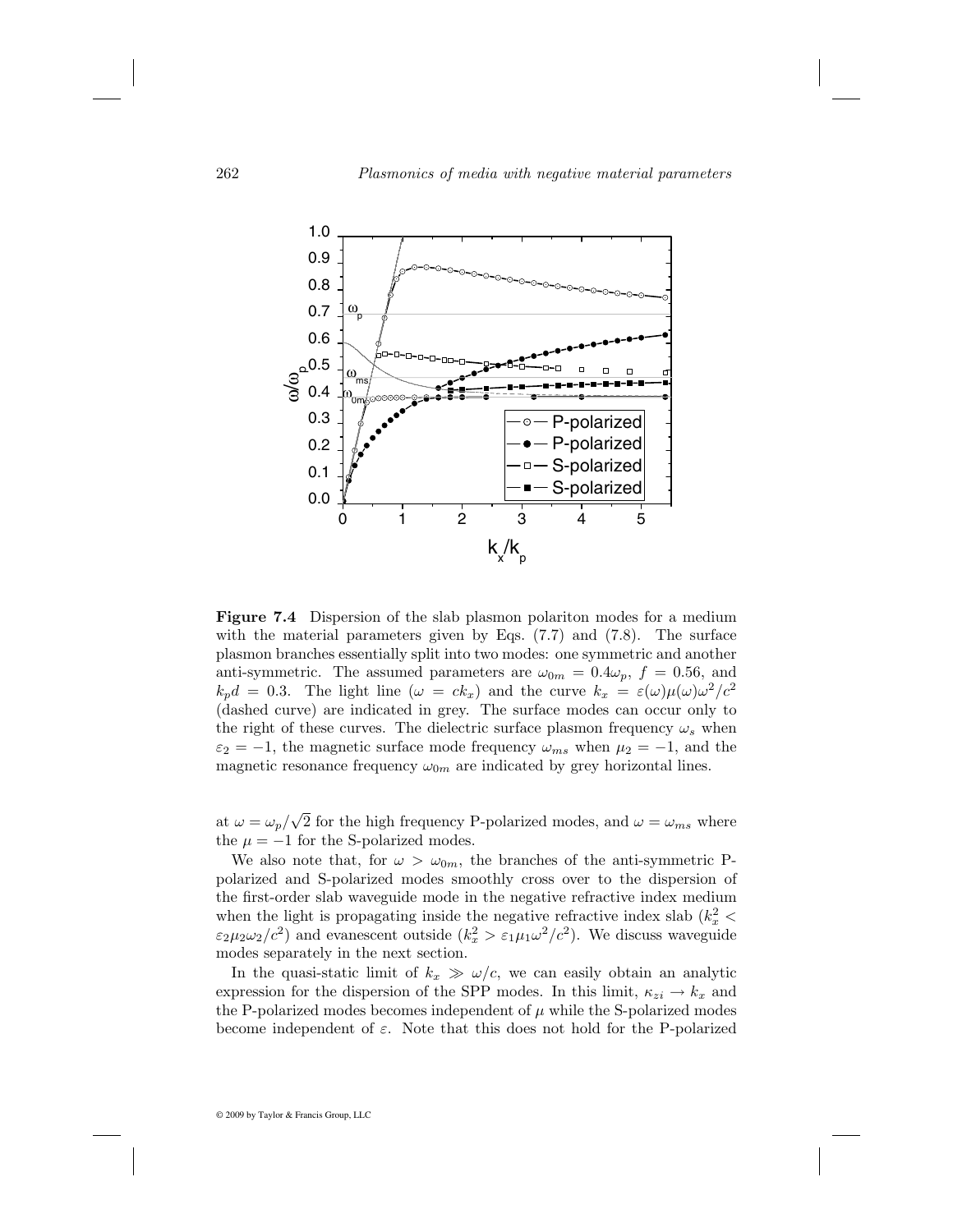<span id="page-10-0"></span>modes when  $\mu_2 \to \infty$  as  $\omega \to \omega_{0m}$ . One can analytically obtain the dispersion for the P-polarized modes as

$$
\omega_{\pm} = \frac{\omega_p}{2} [1 \pm \exp(-k_x d)]^{1/2}, \tag{7.18}
$$

where the  $\pm$  sign indicates the frequencies of the two non-degenerate modes. For the S-polarized modes, with the magnetic resonance model we obtain the dispersion as

$$
\omega_{\pm} = \frac{\omega_{0m}}{1 - f/2[1 \pm \exp(-k_x d)]^{1/2}}.\tag{7.19}
$$

Note that had we used a Lorentz model for the dispersion of  $\mu_2$ , we would instead obtain

$$
\omega_{\pm} = \left[ \omega_{0m}^2 + \frac{\omega_b^2}{2} (1 \pm e^{-k_x d}) \right]^{1/2} . \tag{7.20}
$$

These equations illustrate the splitting of the modes and that the symmetric mode  $\omega_+$  has a higher frequency.

One should note that these results in the non-retarded regime should be treated as only approximate, particularly very close to the surface plasmon frequency. For example, the dispersions of both the symmetric and the antisymmetric modes, at large slab thickness or large  $k_x$ , have to tend to the uncoupled plasmon dispersion for a single surface as the two plasmons are essentially uncoupled. Thus, even the slopes of the dispersion curves should be the same for large  $k_x$ . The non-retarded approximation predicts opposite signs for the group velocity on the surface,  $(\partial \omega)/(\partial k_x)$ . In reality, however, the two curves actually tend to the surface plasmon frequency either both from below (for  $\omega_{mp} < \omega_p$ ) or both from above (for  $\omega_{mp} > \omega_p$ ). In the former case, the upper dispersion curve crosses over to below  $\omega_s$  at some point (Ramakrishna et al. 2002). This can have important physical implications: in the case of the silver lens discussed in Section 8.2.2, this would imply that the anti-symmetric mode is always excited.

Consider next the dissipation and the propagation of SPP modes in very thin slabs of the negative material. For concreteness, we consider the Ppolarized modes only and the case of a metal ( $\mu_2 = 1$ ,  $\varepsilon_2 < 0$ ). In this case, several researchers (Kovacs and Scott 1977, Quail et al. 1981, Sarid 1981) reported both theoretic and experimental results that the damping for the symmetric mode reduces as the thickness of the metallic film decreases as much by an order of magnitude while the damping for the anti-symmetric mode increases by modest amounts. We can easily estimate the thickness dependence of the imaginary part of  $k_x$  for very thin films: using tanh $(x) \sim x$ for  $x \ll 1$  in Eq. (7.16), and for the symmetric mode  $k_x = k_1 + \Delta$  where  $k_1 = \varepsilon_1 \omega^2/c^2$  and  $\Delta \ll k_0$ , we obtain that

$$
\frac{\Delta}{\omega/c} \simeq \frac{\varepsilon_1(\varepsilon_1 - \varepsilon_2)^2 (k_0 d/2)^2}{2[\varepsilon_2^2 - \varepsilon_1^2(\varepsilon_2 - \varepsilon_2)d^2k_0^2]},
$$
\n(7.21)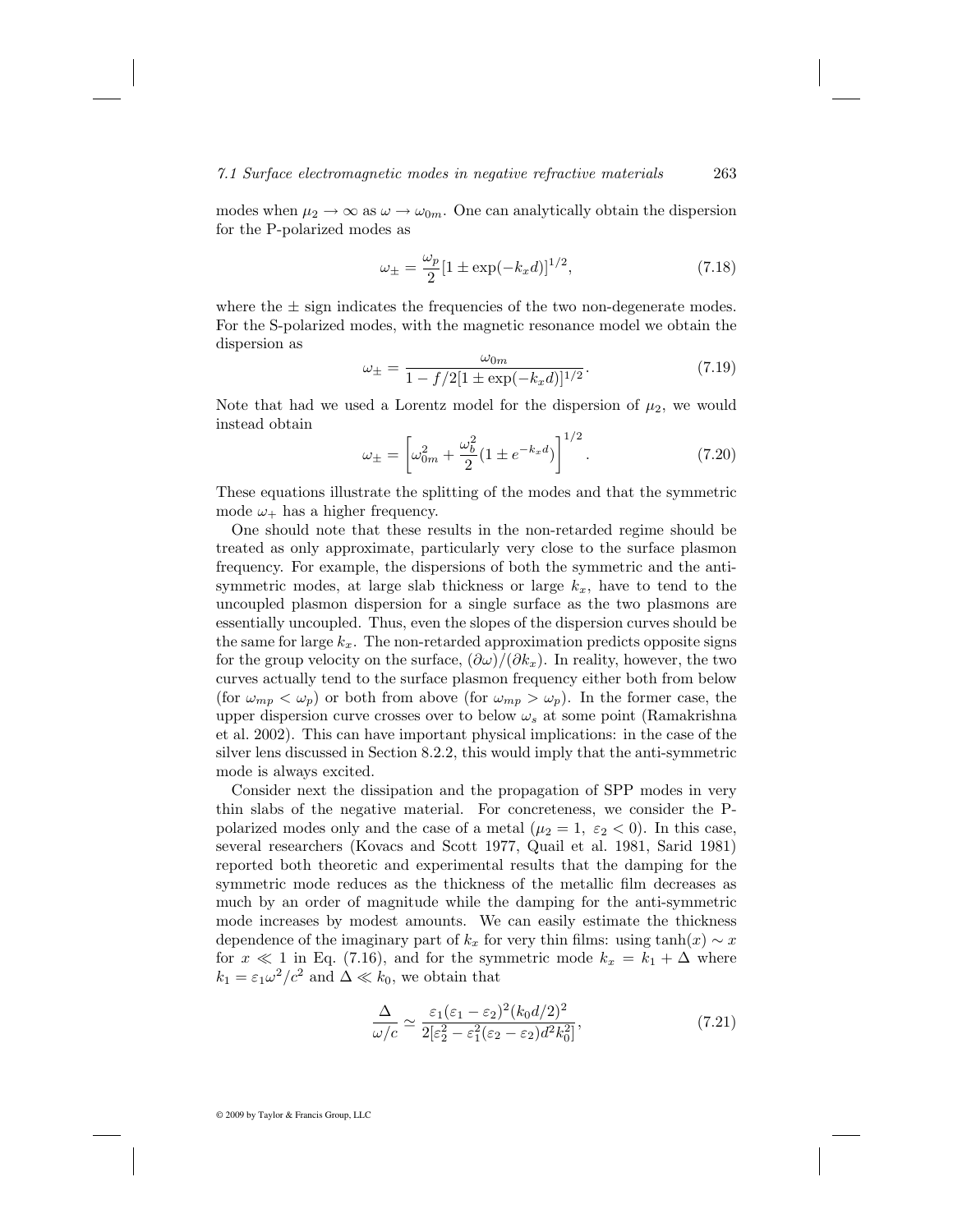from which we obtain in the limit of small  $k_1d$ , the imaginary part of the wave-vector as

$$
\frac{k''_x}{\omega/c} = \varepsilon_1 (\varepsilon_2' - \varepsilon_1) \frac{\varepsilon_2''}{\varepsilon_2'^2} \left(\frac{k_1 d}{2}\right)^2, \tag{7.22}
$$

which clearly demonstrates that  $\ell_{sp} \sim d^{-2}$ , i.e. the damping reduces with reducing thickness of the slab. This property is due to the field structure that is more spread out in the surrounding medium than inside the slab where dissipation takes place. It can be similarly shown that the damping actually increases but more moderately for the anti-symmetric SPP mode. More exact estimates can of course be obtained by solving Eq. (7.16) numerically for the real and imaginary parts of the wave-vector  $(k_x = k'_x + ik''_x)$  and such analyses indicate that a reduction in  $k''_x$  by one order of magnitude is possible when the film thickness becomes of the order of 20 nm (Sarid 1981, Raether 1986). Such SPP modes would have an enhanced range of propagation on the surface and they are, therefore, referred to as *long range plasmons* (Sarid 1981). These long range plasmons penetrate highly into the surrounding media, and their potential for sensor applications at almost single molecule sensitivity and enhanced nonlinear phenomena has been demonstrated.

Finally, we consider the case when the slab has an asymmetric environment. This is typical of many applications, say, a silver film  $(\varepsilon_2)$  deposited on a quartz substrate  $(\varepsilon_1)$  with vacuum/air  $(\varepsilon_0 = 1)$  on the other side. The dispersion of the SPP modes can be determined by locating the poles of the transmission or the reflection coefficients (see Appendix C) in the  $(k_x,\omega)$ plane. The condition for P-polarized light is

$$
\left(\frac{\kappa_{z1}}{\varepsilon_1} + \frac{\kappa_{z2}}{\varepsilon_2}\right) \left(\frac{\kappa_{z1}}{\varepsilon_1} + \frac{\kappa_{z0}}{\varepsilon_0}\right) + \left(\frac{\kappa_{z1}}{\varepsilon_1} - \frac{\kappa_{z2}}{\varepsilon_2}\right) \left(\frac{\kappa_{z1}}{\varepsilon_1} - \frac{\kappa_{z0}}{\varepsilon_0}\right) e^{i\kappa_{z2}d} = 0. (7.23)
$$

For complex  $\varepsilon_1$  and  $\varepsilon_2$ , one needs to determine the complex roots  $k_x$  of this equation. One tractable way to determine the roots is to scan the  $(k_x,\omega)$ plane and monitor the derivative of the phase of the transmission coefficient. The phase changes rapidly in the vicinity of a resonance and the derivative shows a peak at the resonance. The main effects of the asymmetry are to give rise to a shift in the real part of  $k_x$ . In addition, when the wave can propagate in the substrate medium, it also gives a contribution to the imaginary part of  $k_x$  which corresponds to the energy radiated by the surface plasmon into the substrate medium. [Fig. 7.4](#page-9-0) showing the dispersion of the slab plasmon polariton modes, albeit for a symmetric slab, should be compared to [Fig. 6.9](#page-25-0) where similar information about the dispersion can be obtained from the frequency derivative of the phase of the transmission coefficient.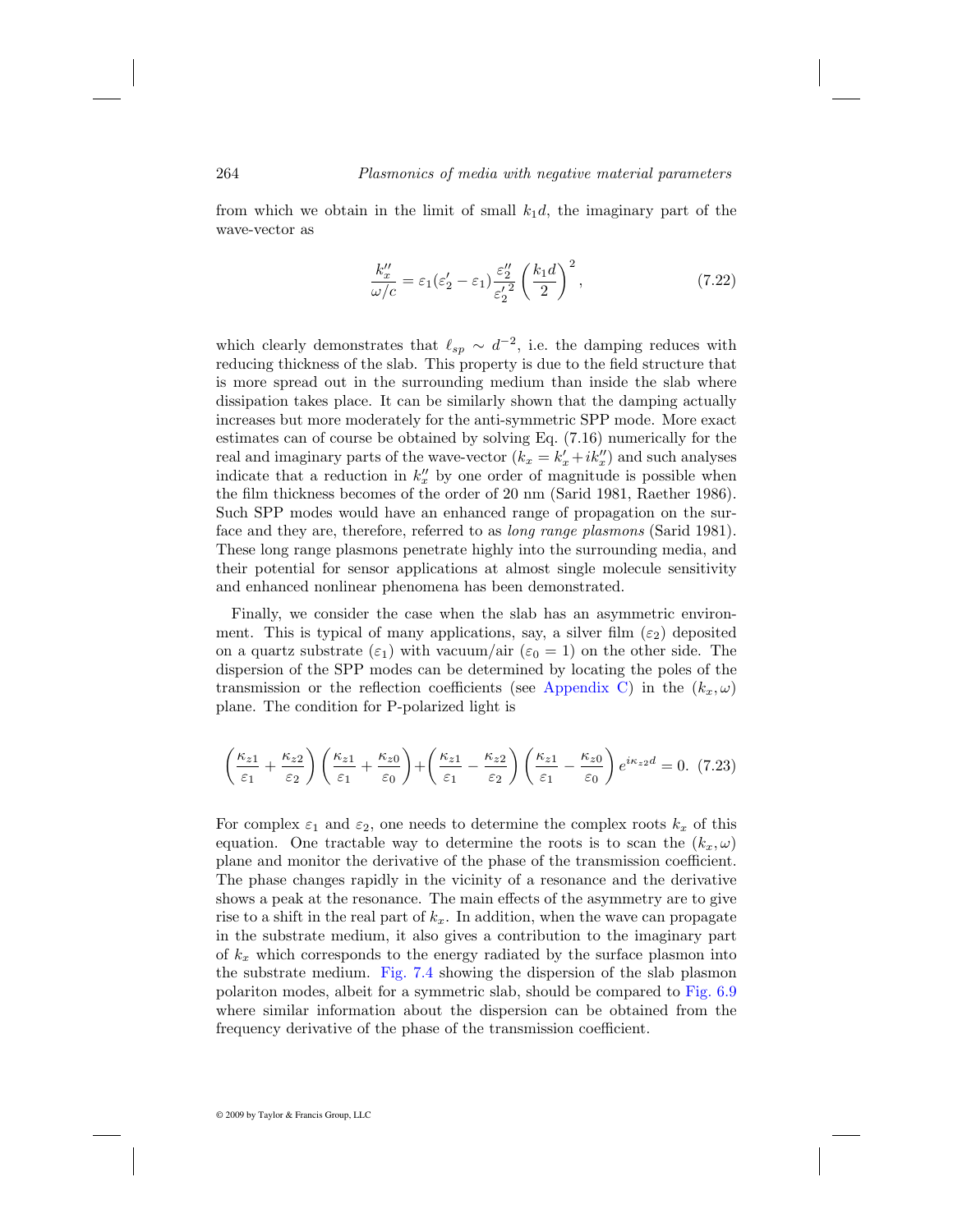# **7.2 Waveguides made of negative index materials**

The guidance condition listed in Eqs. (7.16) and (7.17) can be studied in a more systematic manner in order to visualize the evolution of the associated modes with some typical parameters, such as the frequency and the thickness of the slab. In order to render the equations symmetric and with only dimensionless quantities, Eqs. (7.17) are rewritten as

$$
\kappa_{z1}d = -\frac{\mu_1}{\mu_2} \left(\kappa_{z2}d\right) \tanh\left(\frac{\kappa_{z2}d}{2}\right),\tag{7.24a}
$$

$$
\kappa_{z1}d = -\frac{\mu_1}{\mu_2} \left(\kappa_{z2}d\right) \coth\left(\frac{\kappa_{z2}d}{2}\right),\tag{7.24b}
$$

which correspond to the symmetric and asymmetric modes shown in [Fig. 7.3.](#page-7-0) In addition, combining the dispersion relations in both regions yields the condition

$$
(\kappa_{z1}d)^2 - (\kappa_{z2}d)^2 = (k_2^2 - k_1^2)d^2.
$$
\n(7.25)

A mode that simultaneously satisfies Eqs. (7.24) and (7.25) is therefore a mode supported by the structure. An intuitive graphical representation of the solution can be obtained by looking at [Fig. 7.5](#page-13-0), where the equations have been represented as a set of curves depending on the ratio  $(-\mu_1/\mu_2)$ . The graphical representation of these modes, in Fig. 7.3, illustrates that one is symmetric whereas the other one is asymmetric, which refers to the profile of the electric field. By analogy to regular media where the electric field follows sine and cosine functions, the electric field in this case follows hyperbolic sine and cosine functions,<sup>∗</sup> suggesting to term these modes "cosh" and "sinh," for the symmetric and asymmetric modes, respectively (Wu et al. 2003).

The existence and characteristics of a mode can be directly obtained from Fig. 7.5 once the configuration is determined, i.e. once the frequency of operation is known, the slab thickness  $d$ , as well as the material parameters  $(\varepsilon_1,\mu_1)$  for the medium surrounding the slab and  $(\varepsilon_2,\mu_2)$  for the slab. These parameters define a value for  $(k_2^2 - k_1^2)d^2$  that maps onto a horizontal line in both panels. Note that an increase in frequency or in thickness simply corresponds to a translation of this line away from the  $(k_2^2 - k_1^2)d^2 = 0$  line, in either direction depending on the material parameters. The intersection of the  $(k_2^2 - k_1^2)d^2$  line with the guidance condition curves corresponding to the  $(-\mu_1/\mu_2)$  ratio of interest yields the solution(s), if any, that are supported by the given configuration. It can then immediately be seen for example that when supported, the cosh modes do not have a cutoff frequency whereas the sinh modes do. As another example, the perfect lens situation (see Chapter 8)

<sup>∗</sup>The demonstration is straightforward and is left as an exercise to the reader.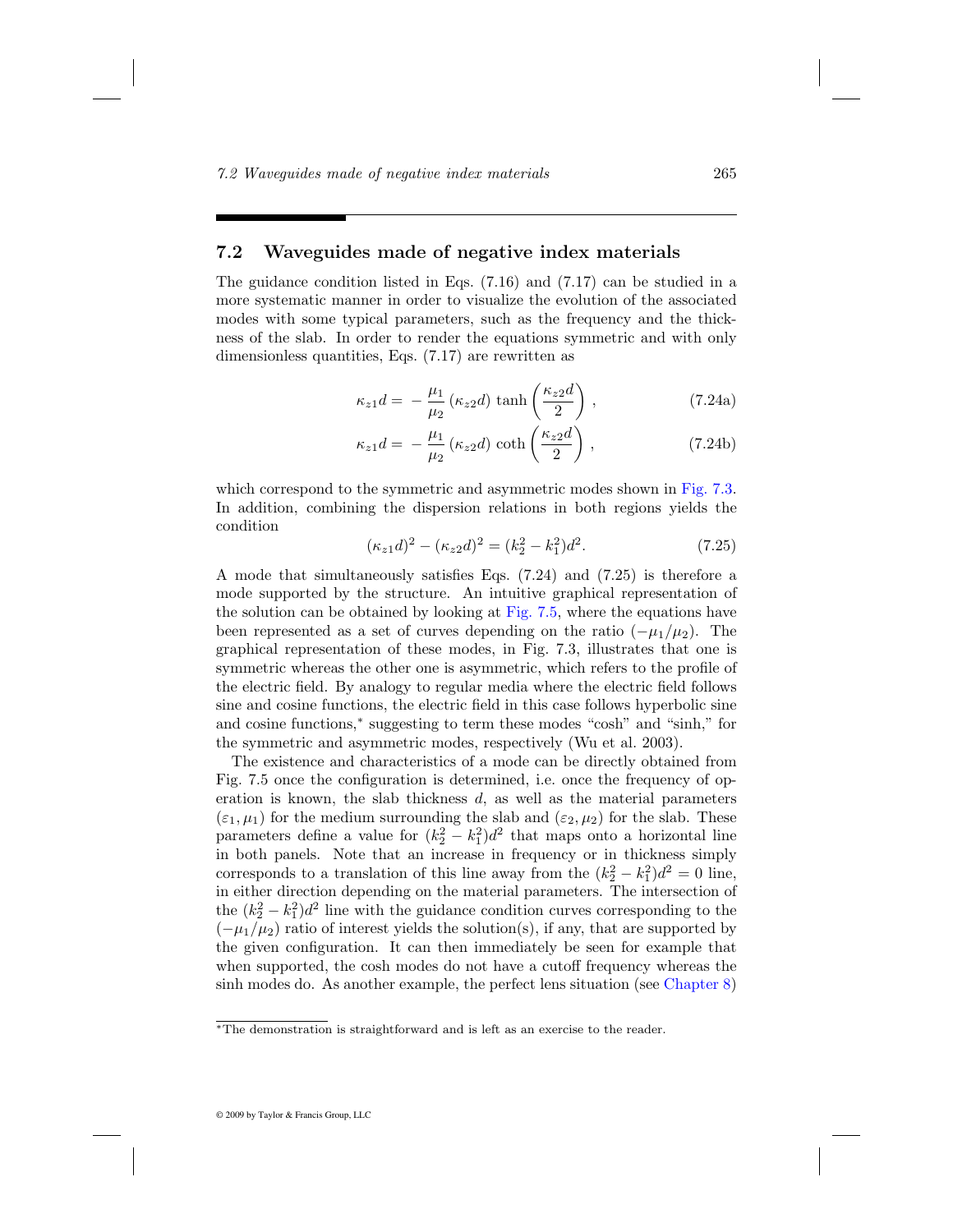<span id="page-13-0"></span>

(b) Asymmetric (sinh) modes.

**Figure 7.5** Graphical representation of Eqs. (7.24) and (7.25) as function of  $\kappa_{2z}d$  for various values of  $(-\mu_1/\mu_2)$  (indicated as numbers next to the curves).

corresponds to  $k_2^2 - k_1^2 = 0$  and  $-\mu_1/\mu_2 = 1.0$ , for which it is seen that the intersecting point occurs at infinity.

The region  $(k_2^2 - k_1^2)d^2 < 0$  can be accessed in two situations. The first corresponds to  $k_2^2 < k_1^2$ , i.e. a slab less dense than the background medium, supposing that all wavenumbers are real. The second situation, more unusual, occurs when the slab is made of a plasma medium, in which case  $k_2$  is imaginary and  $k_2^2 < 0$ . The existence of hyperbolic modes in this case is well known (Oliner and Tamir 1962) and it is seen that these modes are identical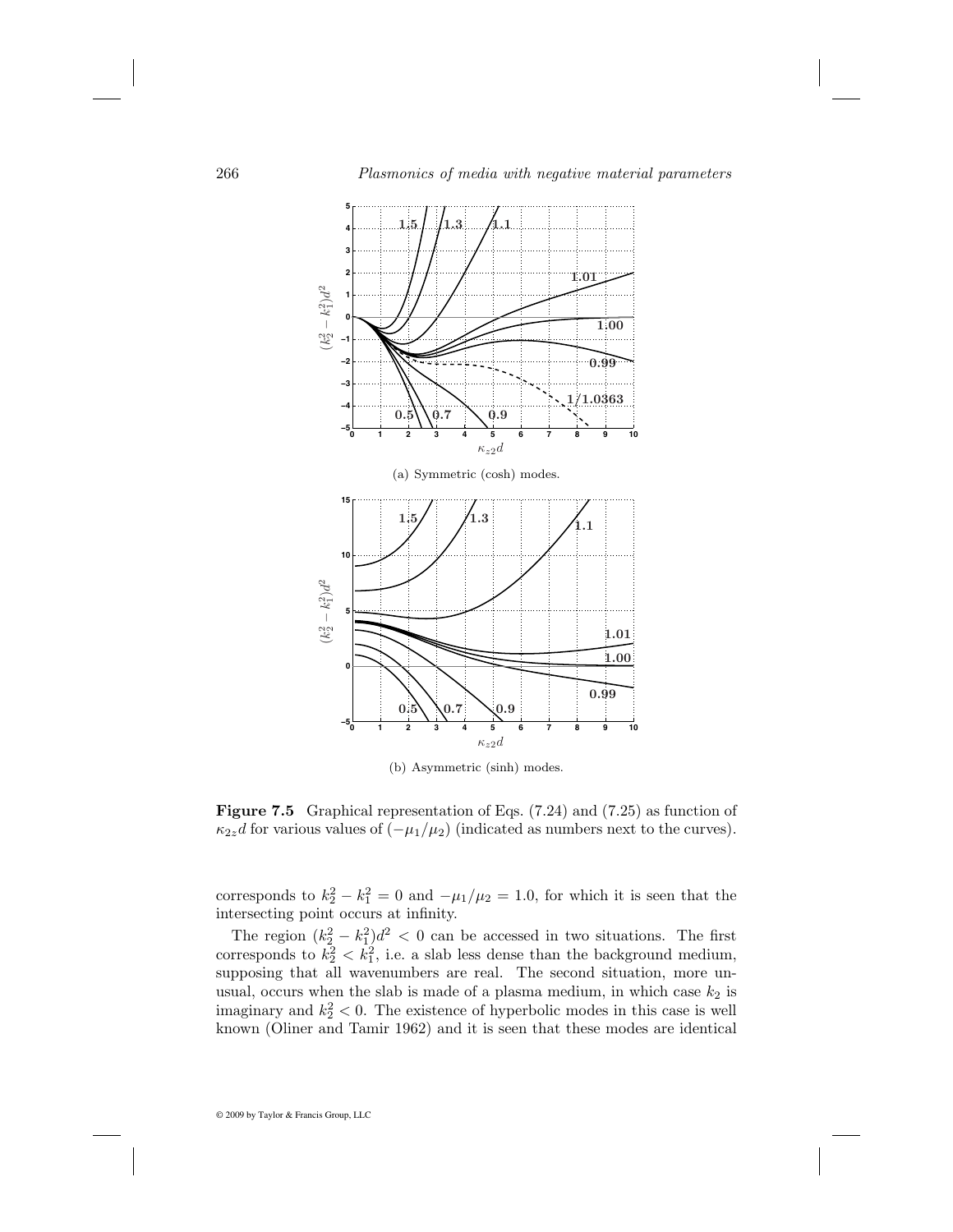to those supported by a slab of left-handed medium (for which  $k_2$  is negative) when  $|k_2| < |k_1|$ . In particular, the specific value of  $(-\mu_1/\mu_2 = 1/1.0363)$  was pointed out as being a limit above which a single mode propagation occurs and below which multi-modes are sustained. This conclusion is confirmed here graphically in [Fig. 7.5\(a\)](#page-13-0).

The complex modes supported by the slab of left-handed media are therefore additional modes, which need to be accounted for. In particular, they coexist with the regular modes obtained when the transverse wavenumber in the slab is real. The guidance condition for these modes can be written as

$$
\alpha_{z1}d = \frac{\mu_1}{\mu_2} (k_{z2}d) \tan(k_{z2}d/2) , \qquad (7.26a)
$$

$$
\alpha_{z1}d = \frac{\mu_1}{\mu_2} (k_{z2}d) \cot(k_{z2}d/2) , \qquad (7.26b)
$$

$$
(k_{2z}d)^{2} + (\alpha_{z1}d)^{2} = (k_{2}^{2} - k_{1}^{2})d^{2}
$$
\n(7.26c)

and is illustrated in [Fig. 7.6](#page-15-0). Since these modes have been extensively studied in the literature, for example in Collin (1990), we shall not study them in more detail here.

## **7.3 Negative refraction of surface plasmons**

In analogy with the negative refraction of transverse electromagnetic waves at the interface between a positive index medium and a negative index medium, one can wonder whether it is possible to find interfaces between two surfaces where a surface plasmon wave refracts negatively. We show a schematic picture of such a process at the interface between the surfaces of two different media in [Fig. 7.7](#page-16-0). Since the surface modes are not purely transverse waves (there is a component of the fields along the wave-vector on the surface), we cannot examine if the waves are left-handed as for transverse waves in a three-dimensional negative refractive index medium. This question has been addressed by Kats et al. (2007) through an analysis of the relative directions of the energy flow based on the Poynting vector and the phase-vector  $\mathbf{k}_{\parallel} = \hat{x}k_x + \hat{y}k_y$  on the surface.

For simplicity of calculations, we assume the zero dissipation limit where the imaginary parts of the material parameters are  $\delta$  functions at the specified resonance frequencies, whereas at other frequencies, the media are assumed non-dissipative. Consider the dispersion for the P-polarized surface plasmon modes on a surface given by Eq. (7.4)

$$
k_{\parallel} = \left[ \frac{\varepsilon_1 \varepsilon_2 (\varepsilon_2 \mu_1 - \varepsilon_1 \mu_2)}{\varepsilon_2^2 - \varepsilon_1^2} \right]^{1/2} \frac{\omega}{c}.
$$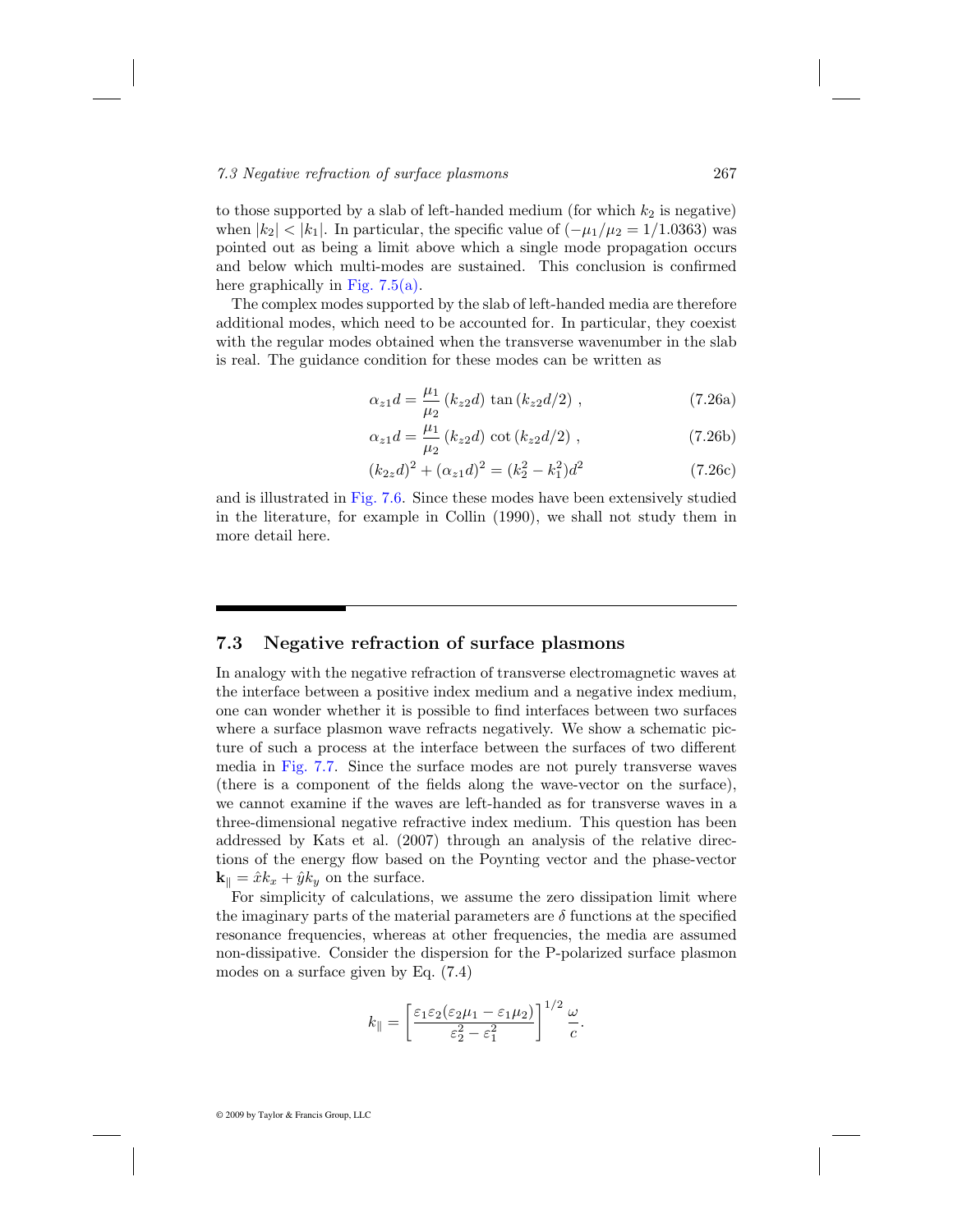<span id="page-15-0"></span>

Figure 7.6 Illustration of the guidance condition in a regular waveguide configuration when the transverse wavenumber inside the slab is positive. In both cases,  $-\mu_1/\mu_2 = 0.2$ .

An essential condition for the existence of such modes is  $\varepsilon_1 \varepsilon_2 < 0$ . The time averaged Poynting vector associated with such a mode given by  $S =$  $(1/2)Re(E \times H^*)$  is oppositely directed in the media on either side<sup>†</sup> and decays

<sup>†</sup>The demonstration is straightforward.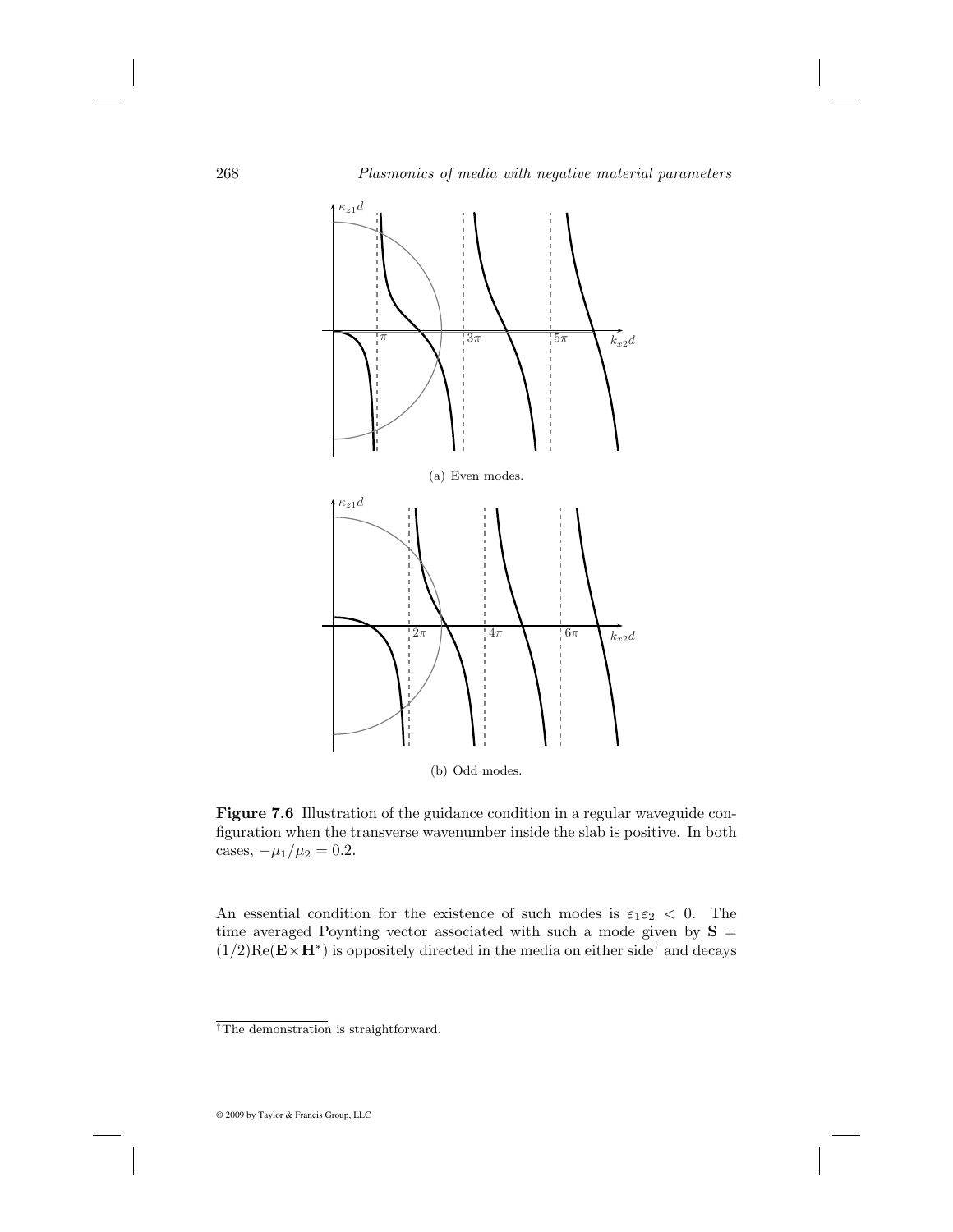<span id="page-16-0"></span>

**Figure 7.7** A schematic picture of surface plasmon modes at the surfaces of two media (shown by different shades of gray). The surface waves can undergo negative refraction at the interface between the two surfaces (media) as shown depending on the material parameters of the two media.

exponentially with distance from the interface

$$
\mathbf{S} = \begin{cases} \frac{\mathbf{k}_{\parallel}}{\varepsilon_{0}\varepsilon_{1}\omega}|\mathbf{H}|^{2} \exp(\kappa_{z1}z) & \forall z < 0, \\ \frac{\mathbf{k}_{\parallel}}{\varepsilon_{0}\varepsilon_{2}\omega}|\mathbf{H}|^{2} \exp(-\kappa_{z2}z) & \forall z > 0. \end{cases}
$$
(7.27)

One has to determine the energy flow along the interface associated with this surface mode. This can be accomplished by integrating the Poynting vector with respect to the normal  $z$  direction. We obtain for the integrated energy flow

$$
\mathbf{W} = \int_{-\infty}^{\infty} \mathbf{S} \, dz = \frac{\mathbf{k}_{\parallel}}{\varepsilon_0 \omega \kappa_{z1} \varepsilon_1} \left[ 1 - \frac{\varepsilon_1^2}{\varepsilon_2^2} \right] |\mathbf{H}|^2. \tag{7.28}
$$

Noting that  $k_{\parallel} > 0$ ,  $\varepsilon_1 > 0$ , the condition for the wave-vector and the energy flow at the surface to be anti-parallel is

$$
\varepsilon_1^2 > \varepsilon_2^2,\tag{7.29}
$$

in which case such interfaces can be called *negative refractive interfaces*.

Note that the interface of an ordinary metal with  $\varepsilon_2 < 0$ ,  $\mu_2 = 1$ , and vacuum cannot satisfy the above condition as no surface plasmon modes exist for  $\varepsilon_1 > |\varepsilon_2|$ . Consider, however, an interface between vacuum and a medium with  $-1 < \varepsilon_2 < 0$ ,  $\mu_2 < 0$ : a surface plasmon mode on the interface with oppositely directed wave-vector and energy flow can be excited if  $\varepsilon_2 - \mu_2 < 0$ . This is the only kind of negative refractive interface possible for P-polarized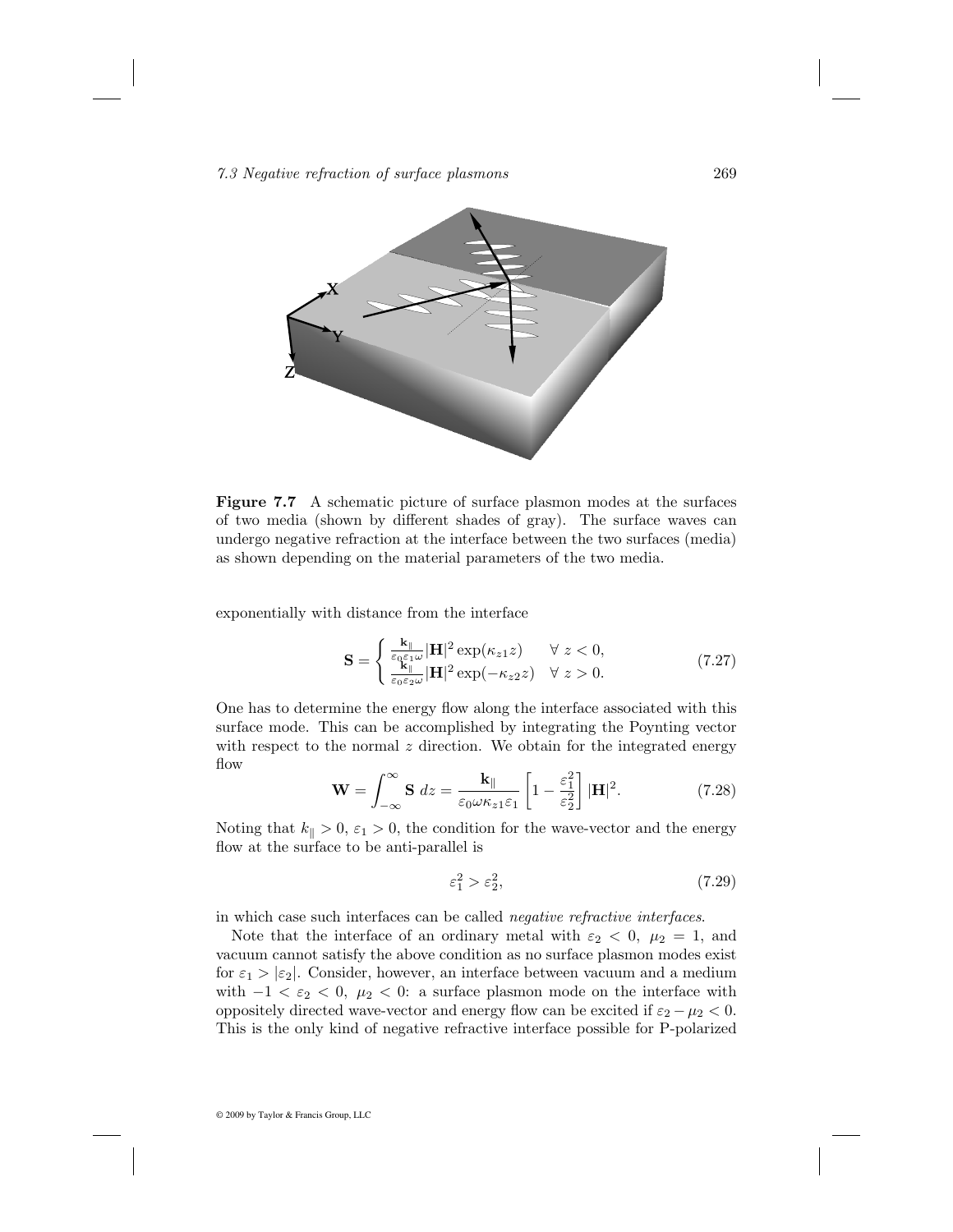modes when one of the media involved is vacuum. The conditions for the negative refractive interfaces with different media can be divided into six cases and the different ranges for  $\varepsilon_1/\varepsilon_2$  and  $\mu_1/\mu_2$  for which one has negative refractive interfaces are shown in [Fig. 7.8.](#page-18-0)

The group velocity of the surface waves,  $v_g = (\partial \omega)/(\partial k_{\parallel})$ , is negative on the negative refractive interfaces. This reflects the fact that the energy flow is opposite to the wave-vector on these interfaces. The dispersion curve for the P-polarized light when  $\omega_{mn} > \omega_n$  shown in [Fig. 7.2](#page-4-0) clearly has a negative slope. For  $k_{\parallel} \sim k_0$ , the group velocity of the surface mode  $(v_a = (\partial \omega)/(\partial k_{\parallel})|_{\omega_0})$  can be expressed in terms of the wave group velocity in the two media. Consider the Taylor expansion for the dispersion equation  $\varepsilon(\omega)\mu(\omega)\omega^2/c^2$ :

$$
\omega^2/c^2 \varepsilon(\omega)\mu(\omega) = k_0^2 + 2k_0 \frac{\partial k}{\partial \omega} \vert_{\omega_0} \delta \omega + \mathcal{O}(\delta \omega)^2, \tag{7.30}
$$

where we retain only terms linear in the frequency difference, and the dispersion equation for the waves in the two media

$$
\kappa_{z1}^2 = k_{\parallel}^2 - \varepsilon_1(\omega)\mu_1(\omega)\omega^2/c^2,
$$
  

$$
\kappa_{z2}^2 = k_{\parallel}^2 - \varepsilon_2(\omega)\mu_2(\omega)\omega^2/c^2.
$$

For  $k_{\parallel}$  ∼  $k_0$ , substituting the expansion above into the right-hand side of the equation, we obtain

$$
v_g = \frac{v_1 v_2 (\kappa_{z1}^2 - \kappa_{z2}^2)}{v_1 \kappa_{z1}^2 - v_2 \kappa_{z1}^2},\tag{7.31}
$$

i.e. one can understand the group velocity of the surface mode at an interface as a weighted average of the group velocities of waves in the two media. The meaning of this becomes very clear in the case when one medium has a negative refractive index and the other has a positive refractive index. A particularly interesting case occurs when  $\varepsilon_1 = \mu_1 = +1$  and  $\varepsilon_2 = \mu_2 = -1$ , which results in a zero group velocity for all surface modes. The surface modes are completely degenerate at the frequency  $\omega = \omega_s = \omega_{ms}$ . Note that the case  $|\varepsilon_1/\varepsilon_2| = 1$  and  $|\mu_1/\mu_2| = 1$  corresponds to this special point in the case of (c) and (f) in Fig. 7.8 where there is no net energy carried by the surface wave in any direction: as  $\kappa_{z1} = \kappa_{z2}$  in the two media, the oppositely oriented Poynting vectors on either side of the media cause the net energy flow along the surface to become zero. A more detailed discussion of this effect is offered in Chapter 8. In other media that do not support propagating modes at all (for example, metals or purely negative magnetic permeability media), the meaning of this average for the group velocity becomes less clear and it is then more meaningful to talk of the energy associated with the surface mode rather than the group velocities within the individual media.

Consider [Fig. 7.7](#page-16-0) where we depict the interface (along the  $y - z$  plane) between the two media with different properties which support surface states in the xy plane. If one surface supports modes with a positive wave-vector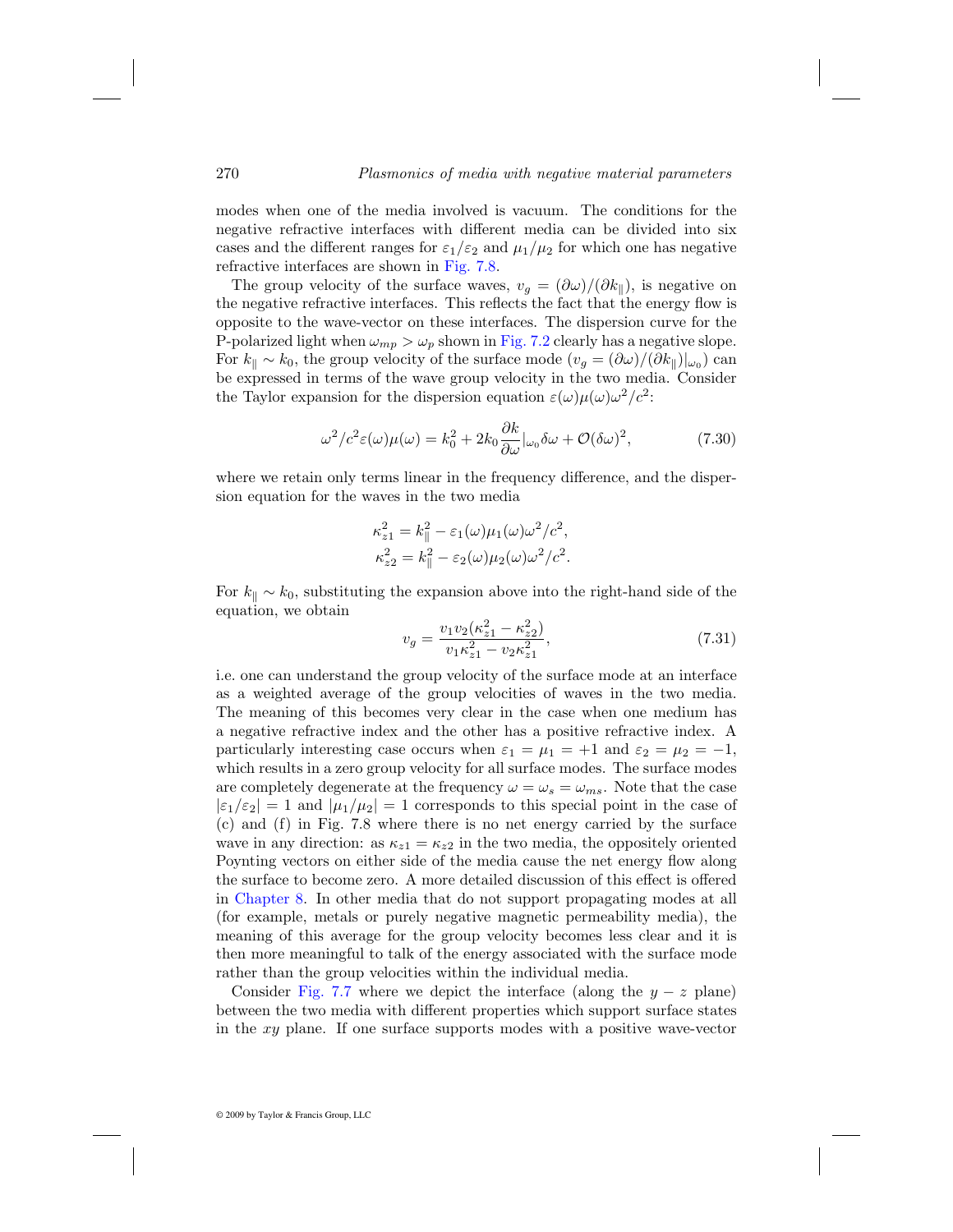<span id="page-18-0"></span>

**Figure 7.8** The six cases of negative refractive interfaces that are possible between media with different  $\varepsilon$  and  $\mu$ . The parameter ranges when the interfaces support surface modes and have negative refractive interface (shown by  $a - sign$  or a positive refractive nature (shown by  $a + sign$ ) are marked by different gray shades for P-polarized and S-polarized surface modes. No surface modes are possible in the white regions. Redrawn based on the data of Kats et al. (2007).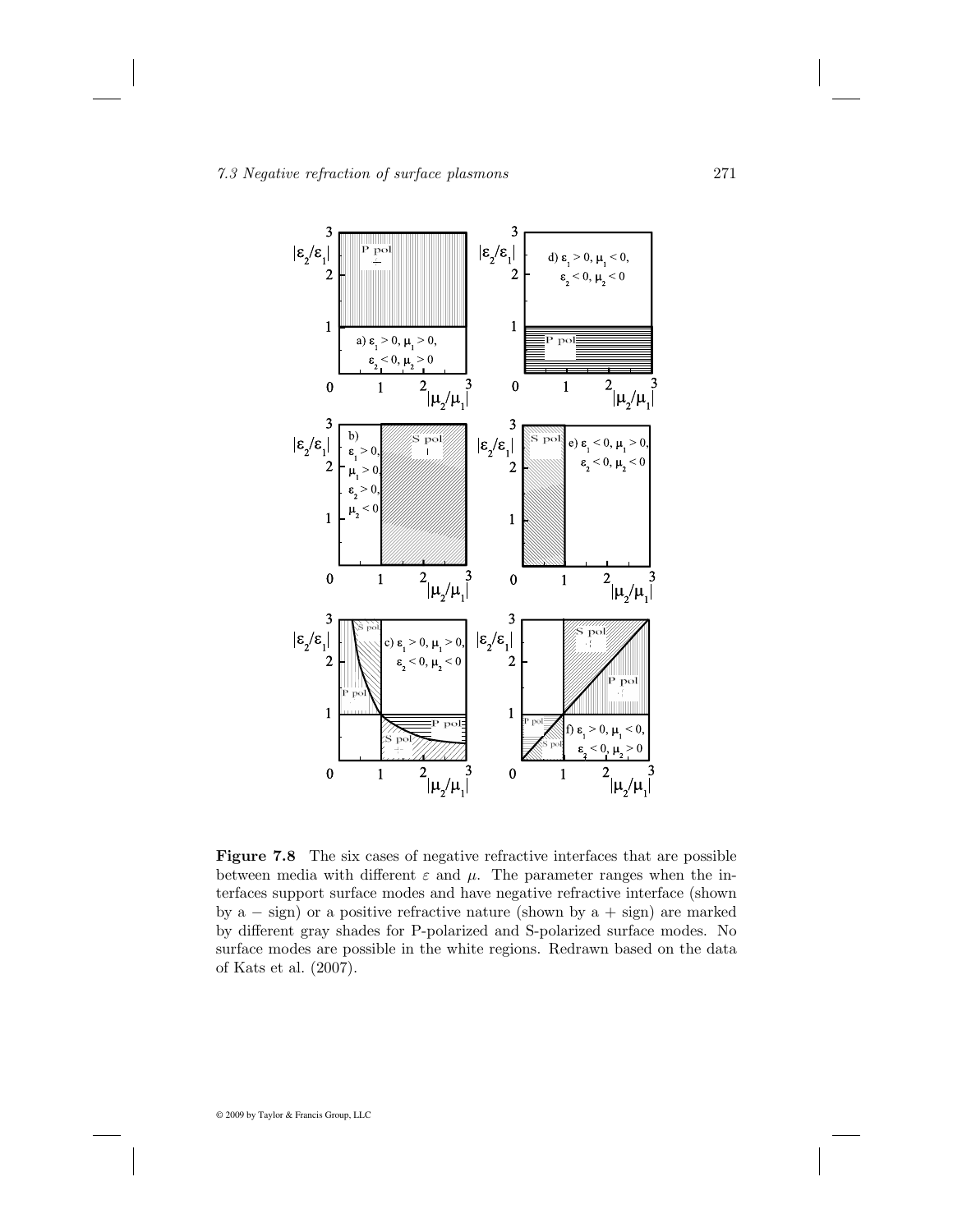<span id="page-19-0"></span>

**Figure 7.9** A schematic picture of the negative refraction of surface plasmon modes on a metal surface by coupling to the slab modes of a heterostructure. Negative refraction is enabled when the slab modes, particularly the antisymmetric modes, have anti-parallel energy flow and wave-vector (shown on the right). The heterostructure acts as a flat lens focusing a point source placed on one side.

while the other surface supports modes with a negative wave-vector, it is clear that an incident surface wave is going to refract negatively across the interface between the two surfaces as depicted in the figure. This is in complete analogy with the negative refraction of transverse electromagnetic waves across the interface between two media: one positively refracting and one negative refracting. Note that there is a reflected wave from the interface as well. The solid arrows depict the energy flow. On one of the two surfaces the wavevector on the surface has to be opposite to the energy flow. The reflection and transmission coefficients can also be calculated for these surface modes if one includes the fields of the resonant states at the interface between the two surfaces.

Another way to accomplish negative refraction of surface plasmon modes is to use a waveguide structure as shown in Shin and Fan (2006). The central idea is to couple the surface plasmon modes propagating on the surface into a waveguide-like structure where the guided modes have an energy flow opposite in direction to the wave-vector. This can be done as shown in Fig. 7.9 by using a metal-dielectric-metal structure where the metal is assumed to have a negative dielectric permittivity. It can be easily seen that the positive dielectric layer enclosed by the negative dielectric metal supports symmetric and anti-symmetric combinations of the surface plasmon modes as discussed earlier. Noting that the Poynting vector is oriented in opposite directions on either side of the metal-dielectric interface (due to change in the sign of the permittivity as discussed before), the flow of energy associated with the waveguide mode can be either parallel or antiparallel depending on whether the field is more concentrated in the dielectric or extended out to the metallic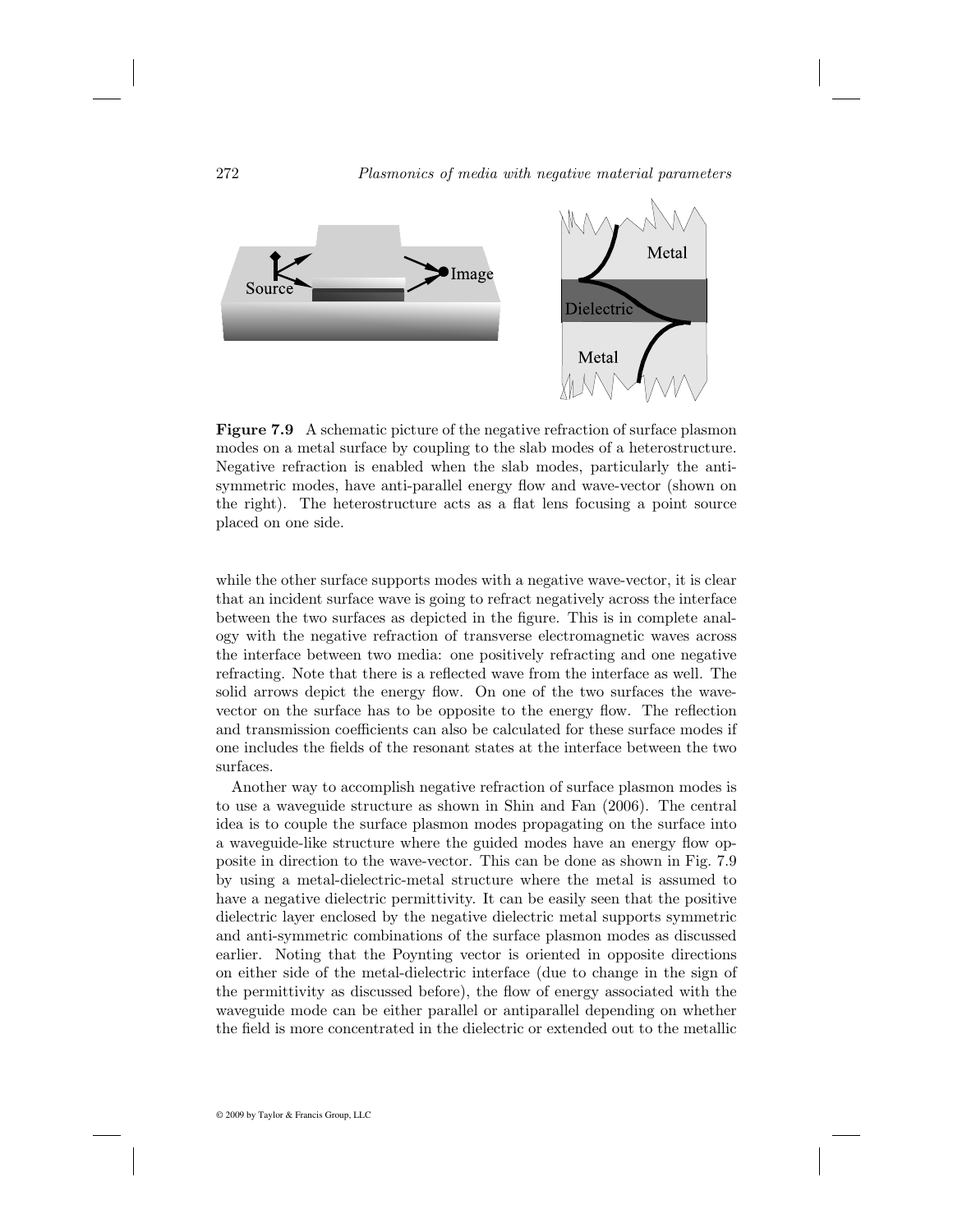regions. The anti-symmetric mode is seen to extend out in the metallic regions under the appropriate conditions and can have a negative energy flow associated with it. Hence coupling the surface plasmon waves on the metal surface to the slab waveguide modes as shown in [Fig. 7.9](#page-19-0) results in negative refraction of the energy. The slab waveguide of finite width acts as a flat slab for surface plasmon waves. The exact conditions for an imaging geometry of a slab lens can be found in Shin and Fan (2006). Thus, not only surface modes, but slab modes can also be utilized for such purposes.

## **7.4 Plasmonic properties of structured metallic surfaces**

In recent years, structured metallic surfaces and films have been shown to exhibit a wide variety of interesting plasmonic properties and novel phenomena [see [Maier](#page-10-0) (2007) for a detailed exposition on this topic]. The prime among these effects is the extra-ordinary transmission of light through an array of subwavelength sized holes in a thick metallic film first described in Ebbesen et al. (1998). The problem of transmission of light through a small hole in a perfectly conducting surface is one of the few exactly solvable problems in rigorous diffraction theory (Bethe 1944) and predicts a transmitted intensity that is proportional to  $(a/\lambda)^4$  (note that the similarity to the result from Rayleigh theory). In the experiments of Ebbesen et al. (1998), it was found that the transmittance through the array of subwavelength sized holes could be very high (∼90% of the incident light at certain resonant frequencies). This intriguing result of high transmittance was later shown to hold even for single holes provided the region around the hole had been suitably patterned, for example, by having ridges of the metal in concentric circles (Barnes et al. 2003). The resonant tunneling through single subwavelength holes can be controlled by any embedded non-linear medium and has also been used to demonstrate a "photon blockade" effect (Smolyaninov et al. 2002) akin to the Coulomb blockade effect in mesoscopic quantum dots. The surface plasmon modes on the metal and the modes in the holes appear to play a crucial role in these phenomena.

In this section, we discuss a general issue related to structured metallic surfaces and films including structured perfectly conducting surfaces: i.e. their ability to support surface modes (Pendry et al. 2004). Note that a plain flat perfect conductor cannot support any surface modes, so that these plasmon modes were termed as "spoof" surface plasmon modes in Pendry et al. (2004). The structuring of the surface, however, appears to bring in an ability to support surface modes. It turns out that a distinction between these structureinduced surface modes and true surface plasmon modes on the structured surface of a metal with negative dielectric permittivity might not even be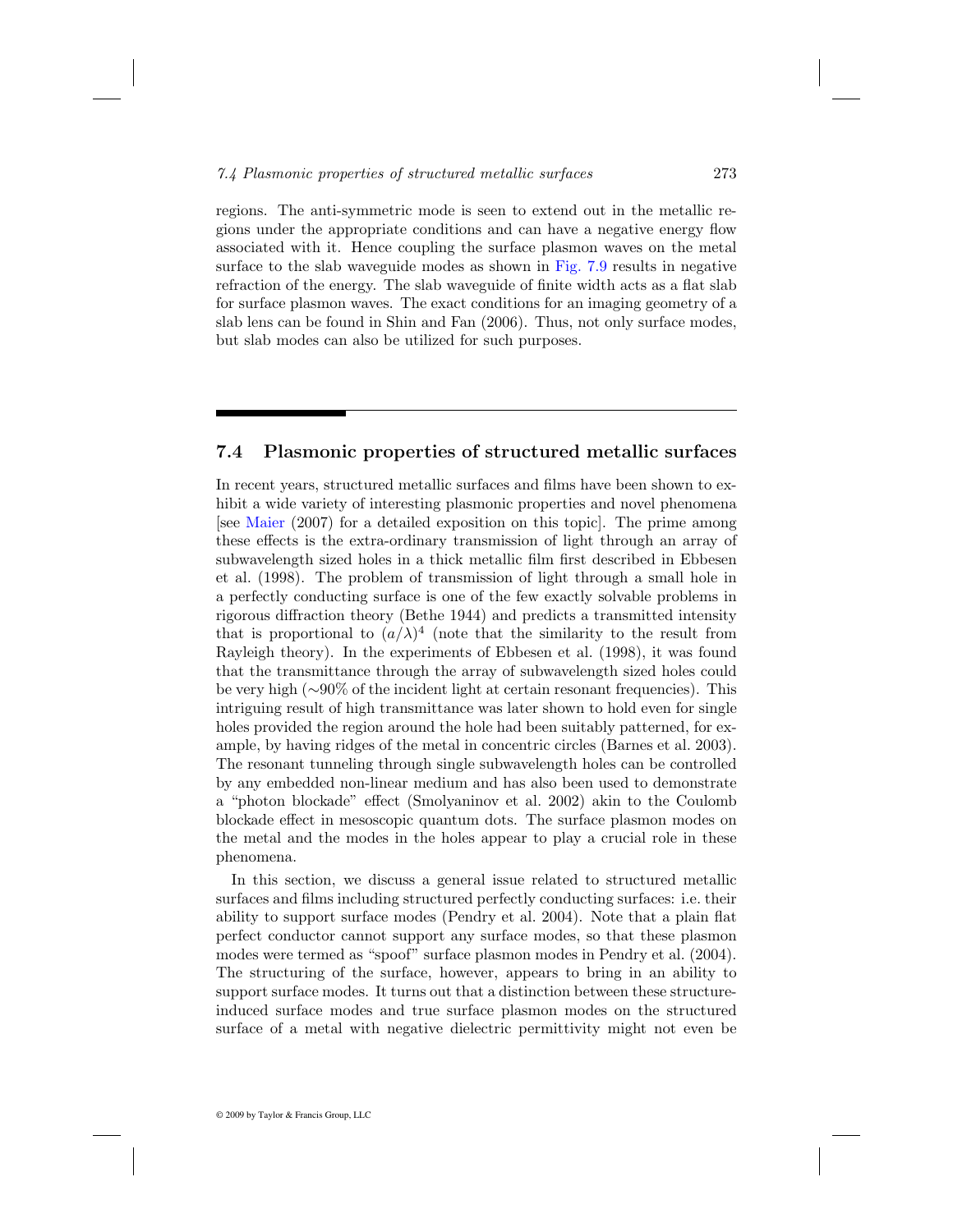

Figure 7.10 A film of a perfect conductor with an array of periodically placed square holes behaves as a plasma medium and can support surface plasmons.

possible as the excitations blend into each other. We discuss here only this general property as proposed in Pendry et al. (2004) while avoiding extended discussions of the large number of properties of subwavelength structured metallic films as well any controversies about their explanations in terms of the surface modes (Lezec and Thio 2004).

Consider a film of a perfectly conducting material containing periodically placed small holes (assumed square for simplicity) that go through the thickness of the film as shown in Fig. 7.10. Let the thickness of the film be t and the holes have a side of  $a$  placed on a square lattice of period  $d$ . Assume that the conditions for a homogeneous description of the surface are satisfied, i.e.  $a < d \ll \lambda$  and consider radiation (with the electric field **E** along the y axis) to be incident on the film. The fields inside the perfectly conducting regions are zero and the fields exist only inside the holes. The incident radiation would primarily couple to the fundamental waveguide mode in the holes as higher modes decay faster with distance inside the hole. Consequently we can write the fields inside the holes as

$$
\mathbf{E} = \hat{y}E_0 \sin(\pi x/a) \exp[i(k_z z - \omega t)], \qquad (7.32)
$$

where  $k_z = \sqrt{\epsilon_i \mu_i \omega^2/c^2 - (\pi/a)^2}$  and the subscript *i* refers to the medium in the interior of the holes. We would like to replace the structured film by a film of some equivalent material where we have the averaged macroscopic field

$$
\mathbf{E}_{\rm av} = \hat{y} E_0' \exp[i(k_x x + k_z z - \omega t)]. \tag{7.33}
$$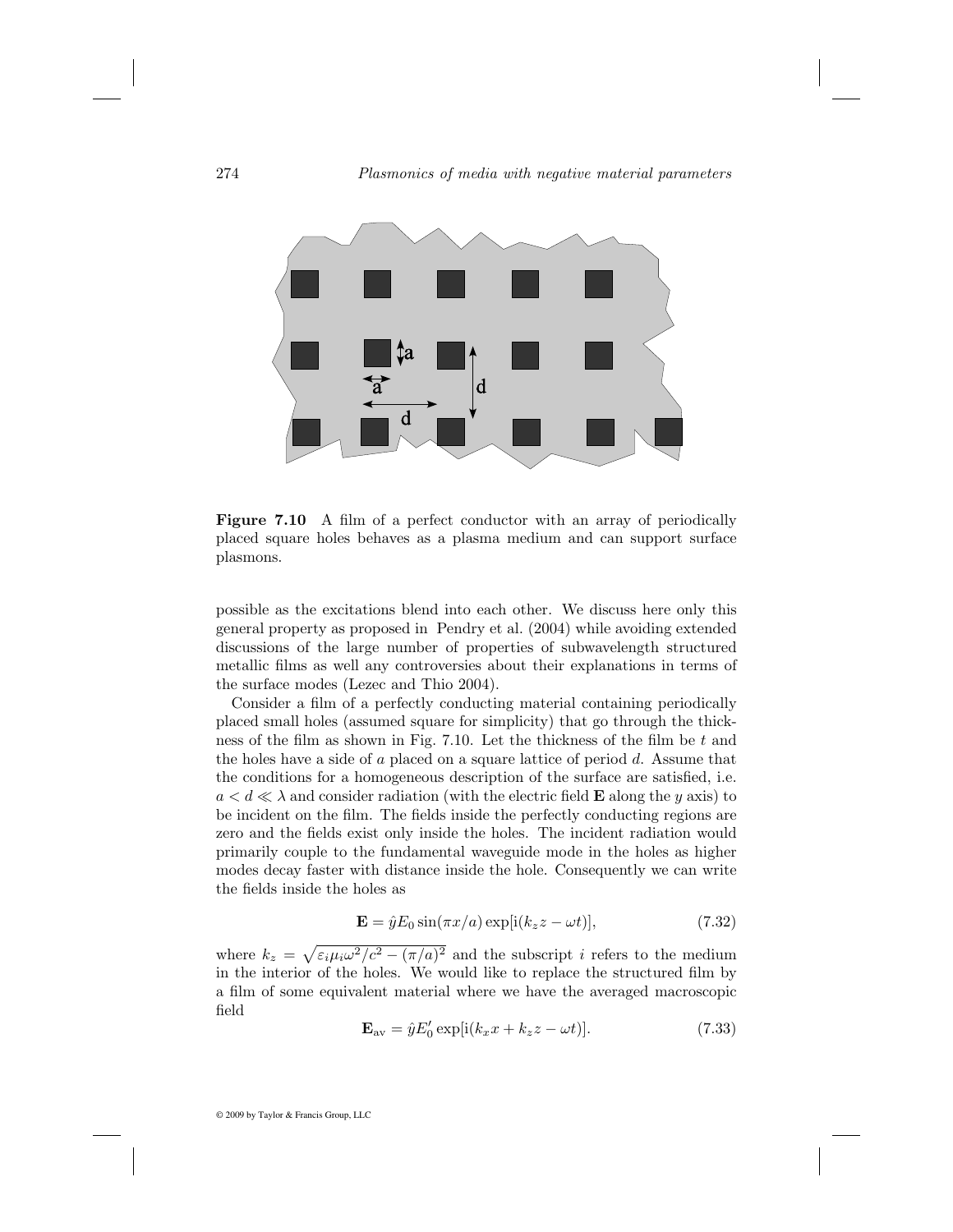Due to the symmetry in the xy plane, we have  $\varepsilon_x = \varepsilon_y$  and  $\mu_x = \mu_y$ . For fields applied parallel to the axis of the holes  $(z$  direction), from the continuity of the  $E_z$  and  $H_z$  fields along the axis of the holes, we obtain that the material parameters should be the volume weighted average of the permittivities and permeabilities of the material in the hole and the perfect conductor. Hence we obtain

$$
\varepsilon_z \to \infty, \qquad \mu_z \to \infty. \tag{7.34}
$$

This implies that the dispersion in the homogenized film is

$$
\frac{k_x^2}{\mu_z} + \frac{k_z^2}{\mu_x} = \varepsilon_y \frac{\omega^2}{c^2} \quad \Rightarrow \quad k_z = \pm \sqrt{\mu_x \varepsilon_y} \frac{\omega}{c}.
$$
\n(7.35)

There is no dispersion of the modes with  $k_x$  or  $k_y$  for either polarization.

The average fields in the region of the film can be obtained as a volume average:

$$
E_0' = \frac{E_0}{d^2} \int_0^a dy \int_0^a dx \sin(\pi x/a) = \frac{2a^2}{\pi d^2} E_0.
$$
 (7.36)

Another consistency condition would be that the component of the Poynting vector normal to the film has to be the same: whether calculated from the microscopic fields

$$
(\mathbf{E} \times \mathbf{H})_z = \frac{-k_z E_0^2}{\mu_0 \mu_i \omega} \frac{\int_0^a dy \int_0^a \sin^2(\pi x/a)}{d^2} = \frac{-k_z E_0^2}{\mu_0 \mu_i \omega} \frac{a^2}{2d^2},
$$
(7.37)

or the macroscopic averaged fields

$$
(\mathbf{E}_{\rm av} \times \mathbf{H}_{\rm av})_z = \frac{-k_z {E_0'}^2}{\mu_0 \mu_x \omega}.
$$
 (7.38)

Although there are large inhomogeneous microscopic fields at the edges of the holes, we neglect these fields as they are localized (evanescent) and do not contribute to the energy flow. From the above two equations, we obtain

$$
\mu_x = \frac{8a^2}{\pi d^2} \mu_i.
$$
\n(7.39)

Noting now that  $k_z$  has to be the same in both cases, we obtain

$$
\varepsilon_y = \frac{\pi^2 d^2}{8a^2} \left( 1 - \frac{\pi^2 c^2}{\varepsilon_i \mu_i a^2 \omega^2} \right),\tag{7.40}
$$

which is similar to the dielectric function of a plasma with a plasma frequency  $\omega_p = (\pi c)/(\sqrt{\varepsilon_i\mu_i})$ . This is actually the value for the lower cutoff frequency of the waveguide mode in the square hole configuration.

The structured metallic film is equivalent to a homogeneous plasma-like medium with the specified anisotropic material parameters. This film can essentially support slab plasmon polariton modes much like a plasma medium.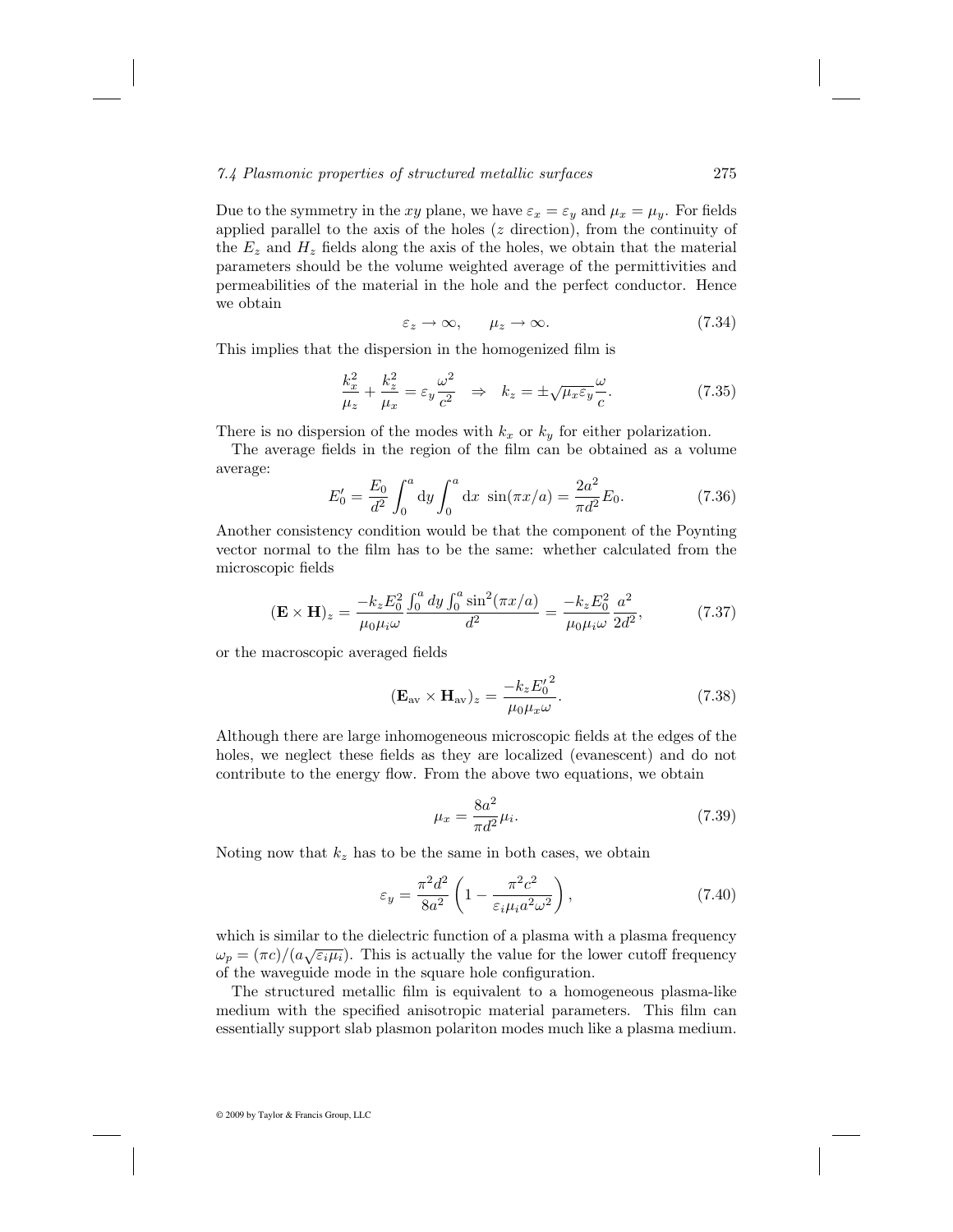In addition, the structure can enable weak coupling to propagating radiation. In general, the structures on the conducting film need not be holes, but could be bumps or any other structure that generates scattering modes that can be localized on the surface. However, the advantage of the hole-based geometry is to support a strong resonance, yielding a large response.

The homogenization view point is particularly useful for a dense set of small sized holes. Note that a discussion of the strong localized evanescent fields that would be present near the edges of the holes would be necessary for completeness of the description. These evanescent waves would be excited and would be required to account for the continuity of the fields at the surface of the conducting film. However, these evanescent modes do not contribute to the energy flow and can be neglected in the absence of dissipation in the film.

# **7.5 Surface waves at the interfaces of nonlinear media**

ity and magnetization. Thus, an interesting question concerns what happens to the surface modes at an interface if one or both media in question have nonlinear material parameters. This question assumes larger importance in view of the large local fields due to the surface states that enhance the nonlinear effects and drive the system into the nonlinear regime. Although nonlinear polarizabilities can be resonantly enhanced, it is advisable to remain reasonably away from the resonance as the unavoidable dissipation near the resonance itself effectively prevents both large local field enhancements and the expression of the nonlinear behavior. We essentially follow the approach of Shadrivov et al. (2004) here and present the elementary solutions for nonlinear surface modes on the interface of nonlinear metamaterials. We have seen in Section 3.6 that metamaterials can have nonlinear polarizabil-

We specifically consider the case of third-order nonlinearities:  $\chi_e^{(3)}$  and  $\chi_m^{(3)}$  for both the electric polarization and the magnetization. For example, the SRR medium with Kerr nonlinear dielectric in the capacitive gaps has a Kerr-type nonlinear response at frequencies well away from the resonances where the system is bistable. In this case, the field at one frequency can act on itself through the nonlinearity (Boyd 2003) and the equation for the magnetic field of the P-polarized mode  $(\mathbf{H}(x,z,\omega))$  is along  $\hat{y}$  and  $\mathbf{E}(x,z,\omega)$  lies in the  $xz$  plane) becomes a nonlinear Schrödinger equation:

$$
\frac{\partial^2 H_y}{\partial x^2} + \frac{\partial^2 H_y}{\partial z^2} + \frac{\omega^2}{c^2} \left[ \varepsilon(\omega)\mu(\omega) + \chi_m^{(3)} \varepsilon(\omega) |H_y|^2 \right] H_y = 0. \tag{7.41}
$$

Here the nonlinear polarization in the medium is taken to be

$$
M_{NL} = \mu_0 \chi_m^{(3)} |H(x, z, \omega)|^2 H_y(x, z, \omega).
$$

© 2009 by Taylor & Francis Group, LLC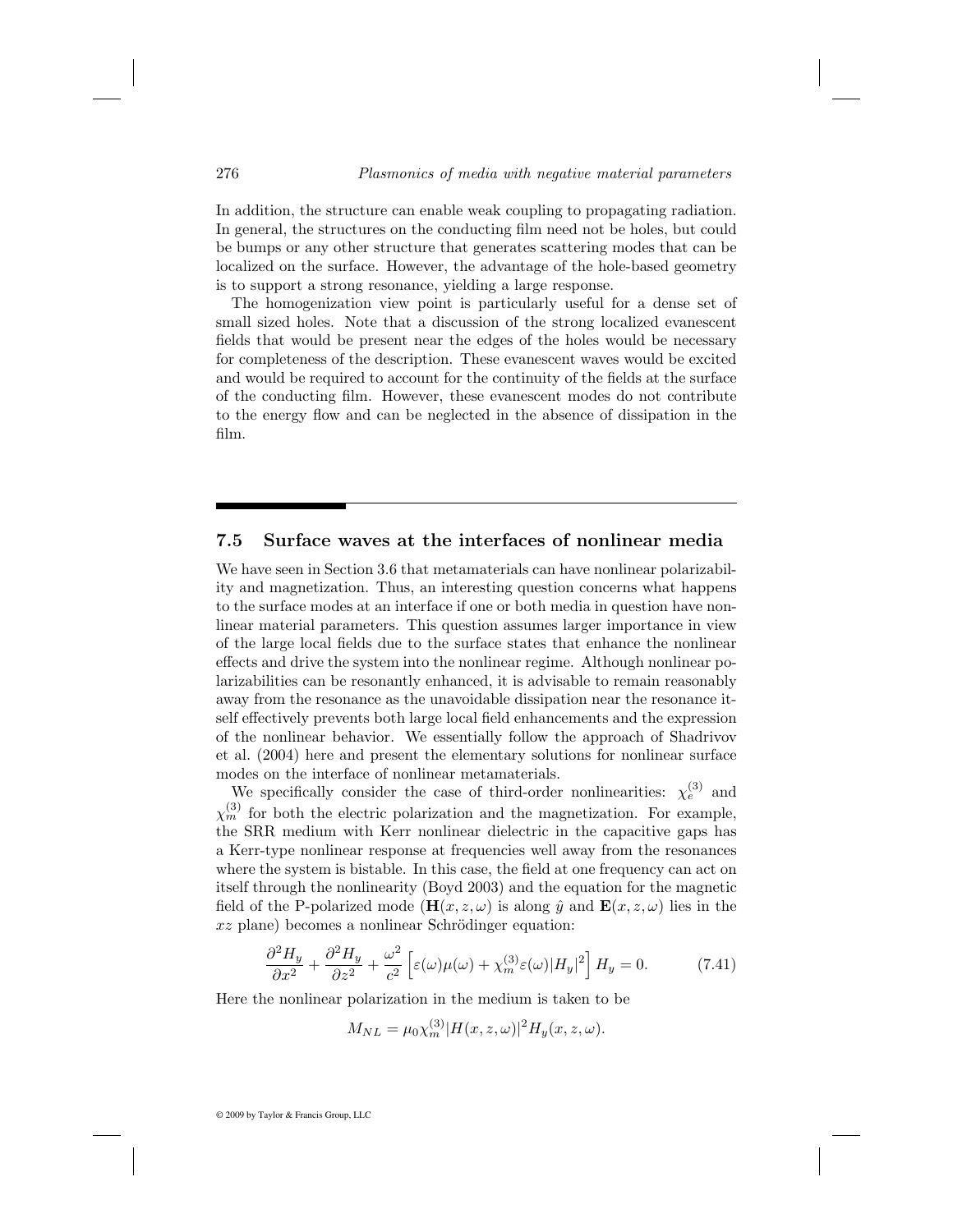There is a similar equation for the S-polarized mode, where the nonlinear electric polarization and the nonlinearity couple to the dispersion in  $\mu$ . It is straightforward to see that an effective negative permittivity reverses the effect of self-focusing nonlinearity  $\chi_m^{(3)} > 0$  to that of a non-focusing nonlinearity in a positive medium. Plane wave solutions in the nonlinear media can be written down by the ansatz:

$$
H(x, z) = \xi(z) \exp[i k_x x], \qquad (7.42)
$$

where for localized solutions we have

$$
\xi(z) = A \operatorname{sech}[\kappa_z(z - z')],\tag{7.43}
$$

and  $z'$  is a variable to be fixed by the boundary conditions. Implementing this into the nonlinear Schrödinger equation, we have that

$$
\kappa_z^2 = k_x^2 - \varepsilon \mu \omega^2 / c^2,\tag{7.44}
$$

$$
A = \kappa_z \left[ \frac{2}{\chi_m^{(3)} \varepsilon} \right]^{1/2} . \tag{7.45}
$$

Thus, we can have solitonic solutions for the surface modes and  $z'$  turns out to be the center of the soliton.

We can have interfaces between two nonlinear media or between one linear medium and a nonlinear medium. These have been dealt with comprehensively in Shadrivov et al. (2004). The solutions in different cases are pictorially shown in [Fig. 7.11](#page-25-0). Note that nonlinearity can induce surface modes even in cases where there exist no surface modes in the linear limit: for example, S-polarized surface modes on the interface between a negative dielectric and positive dielectric medium. Here we only consider the interface between vacuum ( $\varepsilon = 1$ ,  $\mu = 1$ ) for  $z < 0$ , and a medium with  $\varepsilon_2 < 0$  and  $\mu_2 < 0$  and nonlinear Kerr-type polarization  $(\chi_e^{(3)})$  and magnetization  $(\chi_m^{(3)})$  for  $z > 0$ . Then we have the magnetic fields of the P-polarized modes as:

$$
H_y(x,z) = \begin{cases} H_0 \exp[i k_x x] \exp[\kappa_{z1} z] & \forall z < 0, \\ \kappa_{z2} \left[ \frac{2}{\chi_m^{(3)} \varepsilon_2} \right]^{1/2} \exp[i k_x x] \operatorname{sech}[\kappa_{z2}(z - z')] & \forall z > 0. \end{cases} \tag{7.46}
$$

Enforcing the conditions on continuity of the tangential components of the fields at the interface, we get the conditions

$$
H_0 = \kappa_{z2} \left[ \frac{2}{\chi_m^{(3)} \varepsilon_2} \right]^{1/2} \text{sech}[\kappa_{z2}(z')],\tag{7.47a}
$$

$$
-\frac{\kappa_{z1}\varepsilon_2}{\kappa_{z2}} = \tanh[\kappa_{z2}z'],\tag{7.47b}
$$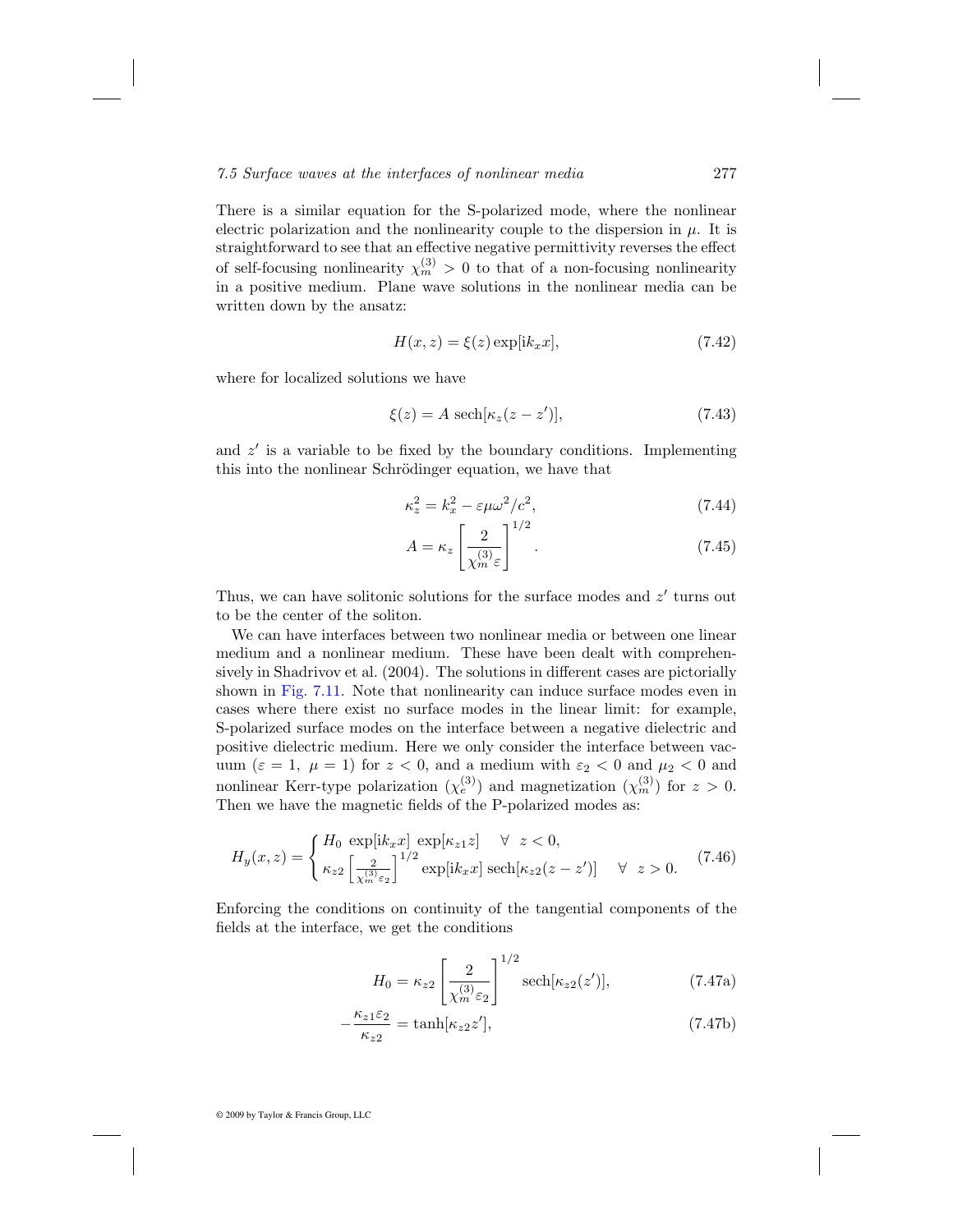<span id="page-25-0"></span>

**Figure 7.11** An interface between two media (1) and (2) can support a variety of surface waves, which are shown schematically: (a) Both media are linear. (b) Medium (1) is linear while medium (2) is nonlinear. (c) Medium (2) is linear while medium (1) is nonlinear. (d) Both media are nonlinear. The dashed line corresponds to the continuation of the sech solution into the other medium and peaks at the location of the displaced center of the solitonic solution  $(z')$ .

from which we obtain the equation of dispersion for the nonlinear surface modes

$$
\kappa_{z1} + \frac{\kappa_{z2}}{\varepsilon_2} \left( 1 - \frac{\chi_m^{(3)} \varepsilon_2 H_0^2}{\kappa_{z2}^2} \right)^{1/2} = 0. \tag{7.48}
$$

A similar equation can be obtained for the S-polarized modes as

$$
\kappa_{z1} + \frac{\kappa_{z2}}{\mu_2} \left( 1 - \frac{\chi_e^{(3)} \mu_2 E_0^2}{\kappa_{z2}^2} \right)^{1/2} = 0. \tag{7.49}
$$

Note that the nonlinear contribution to the dispersion is essentially the nonlinear change of the dielectric permittivity or the magnetic permeability arising due to the particular field strengths. Further, the effect of the nonlinearity is more effective for smaller wave-vectors  $\kappa_{z2}$ . Typical numbers for these changes can be obtained by noting that some of the largest nonlinear coefficients for non-resonant Kerr processes in conventional nonlinear media are  $\chi_e^{(3)} \sim 10^{-18}$ SI units. Hence even with surface electric fields of  $E \sim 10^5$  V/m which occur in structured metallic surfaces with large local field enhancements, these corrections are of the order of  $10^{-8}$ . However, for resonant processes or photorefractive processes, the nonlinear coefficients can be as large as  $\chi_e^{(3)} \sim 10^{-12}$ SI units. In these cases, the corrections become of the order of  $10^{-2}$  to  $10^{-1}$